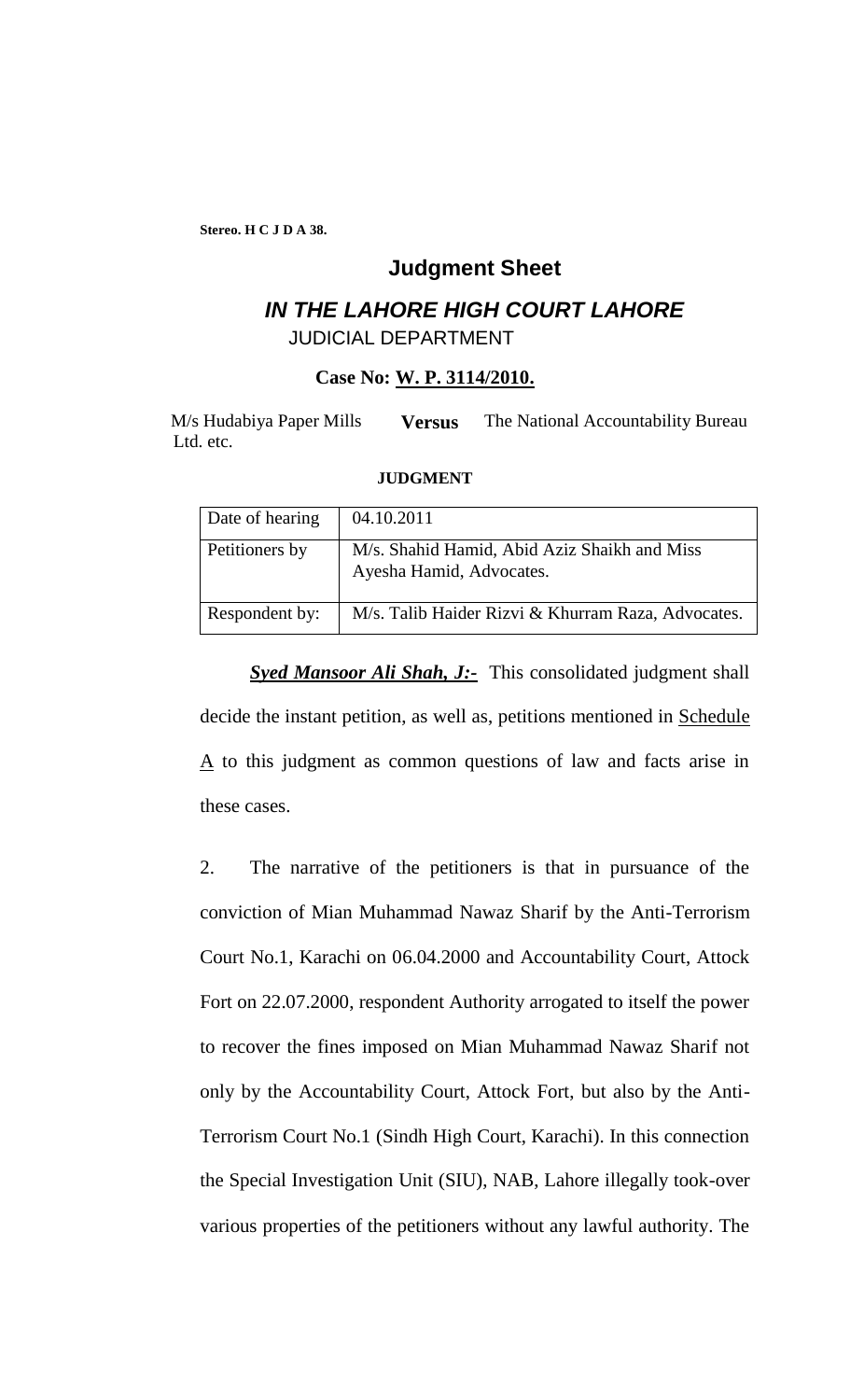said properties are more fully described in Schedule-B to this judgment and for brevity have been collectively referred to as "Properties" hereinafter.

3. Learned counsel for the petitioners contends that the recovery of the properties from the petitioners on account of the sentence, fine and forfeiture imposed on Mian Muhammad Nawaz Sharif was wholly illegal and without lawful authority because the petitioners could not have been coerced into handing over their properties on behalf of Mian Muhammad Nawaz Sharif simply on account of family relationship. Even otherwise, Mian Muhammad Nawaz Sharif was acquitted in both the above cases by the august Supreme Court of Pakistan on 17.07.2009 (judgment reported as *Mian Muhammad Nawaz Sharif v. The State,* PLD 2009 SC 814) and by the Lahore High Court, Lahore on 26.06.2009 (judgment reported as *Mian Muhammad Nawaz Sharif v. The State,* PLD 2010 Lahore 81). After the acquittal of Mian Muhammad Nawaz Sharif even the nebulous connection of the Properties to Mr. Sharif stood removed. Therefore, the continued retention of Properties by the respondent is unconstitutional and illegal. It is further submitted that on 18.11.2009 the petitioners wrote to the respondent for the release/return of Properties but there has been no response.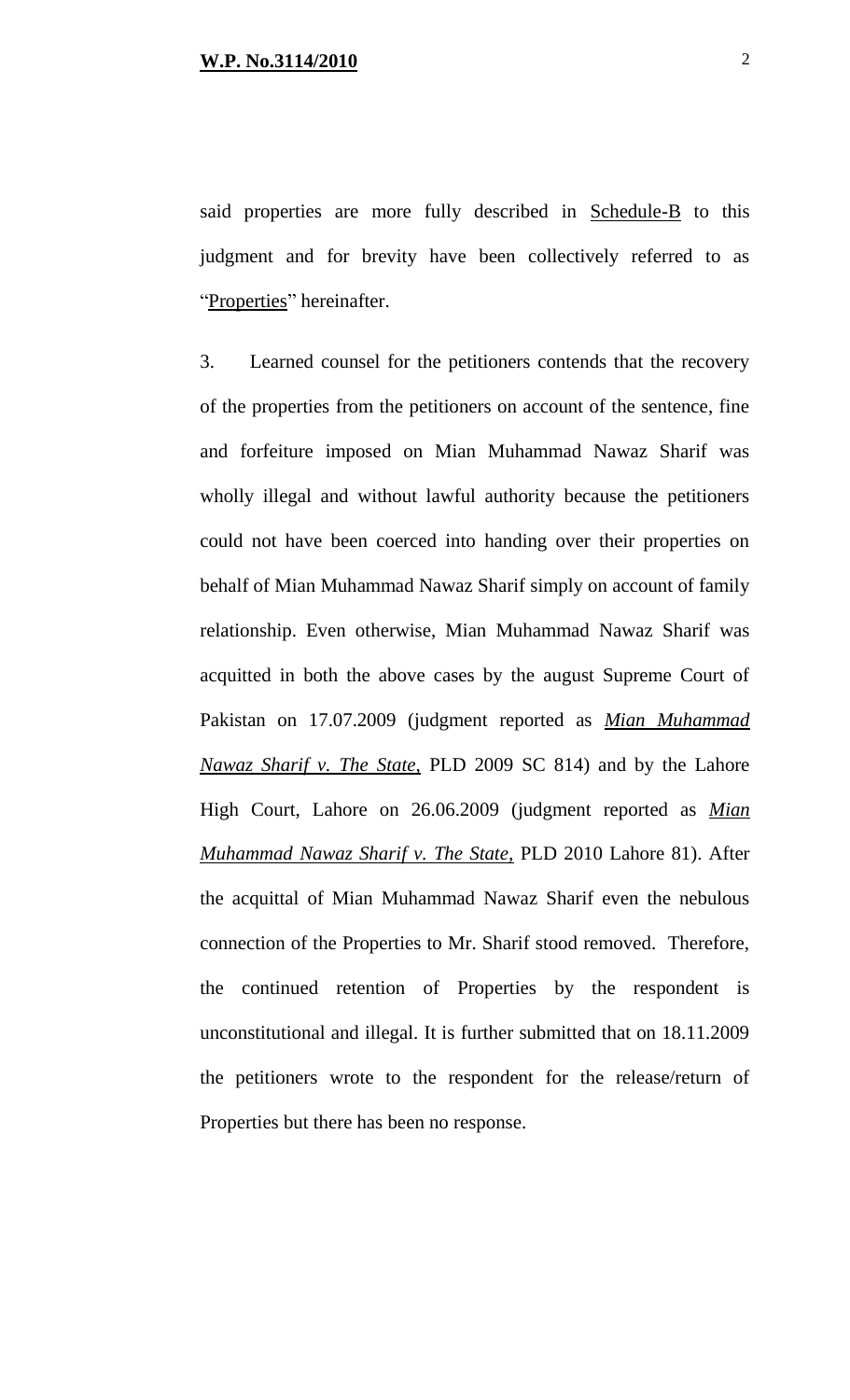4. Learned counsel for respondent NAB raised the following preliminary objections (raised in C.M. 2803/2010) to the maintainability of the instant petition:-

i. "That in the present Writ Petition, the Petitioner has requested the undoing of an act which was a result of political question. The Honourable Court is not empowered, exercising the authority under the Constitution, to issue a writ on the basis of **Doctrine of Political Question."**

ii. "That no writ can be issued under the Constitution of Islamic Republic of Pakistan for any act performed by the Applicant/Respondent as a consequence of any negotiations and for **settlement arrived at by the Writ Petitioner, not with the Applicant/Respondent but with other authorities**."

iii. "That under the equitable jurisdiction, this Honorable Court has the authority to issue a Writ for declaring the act of a person while exercising his authority. In the present case, the **Writ Petitioner has failed to disclose any act of the applicant which according to him, is violative of the Constitutional guarantees**."

iv. "That the present writ petition is badly hit by **delay and laches** and merits to be dismissed in limine being aimed against recovery of share certificates which took place in the year 2000. Taking the allegation of the Petitioners true to the effect that recoveries made from them just on the basis of having relationship with Mian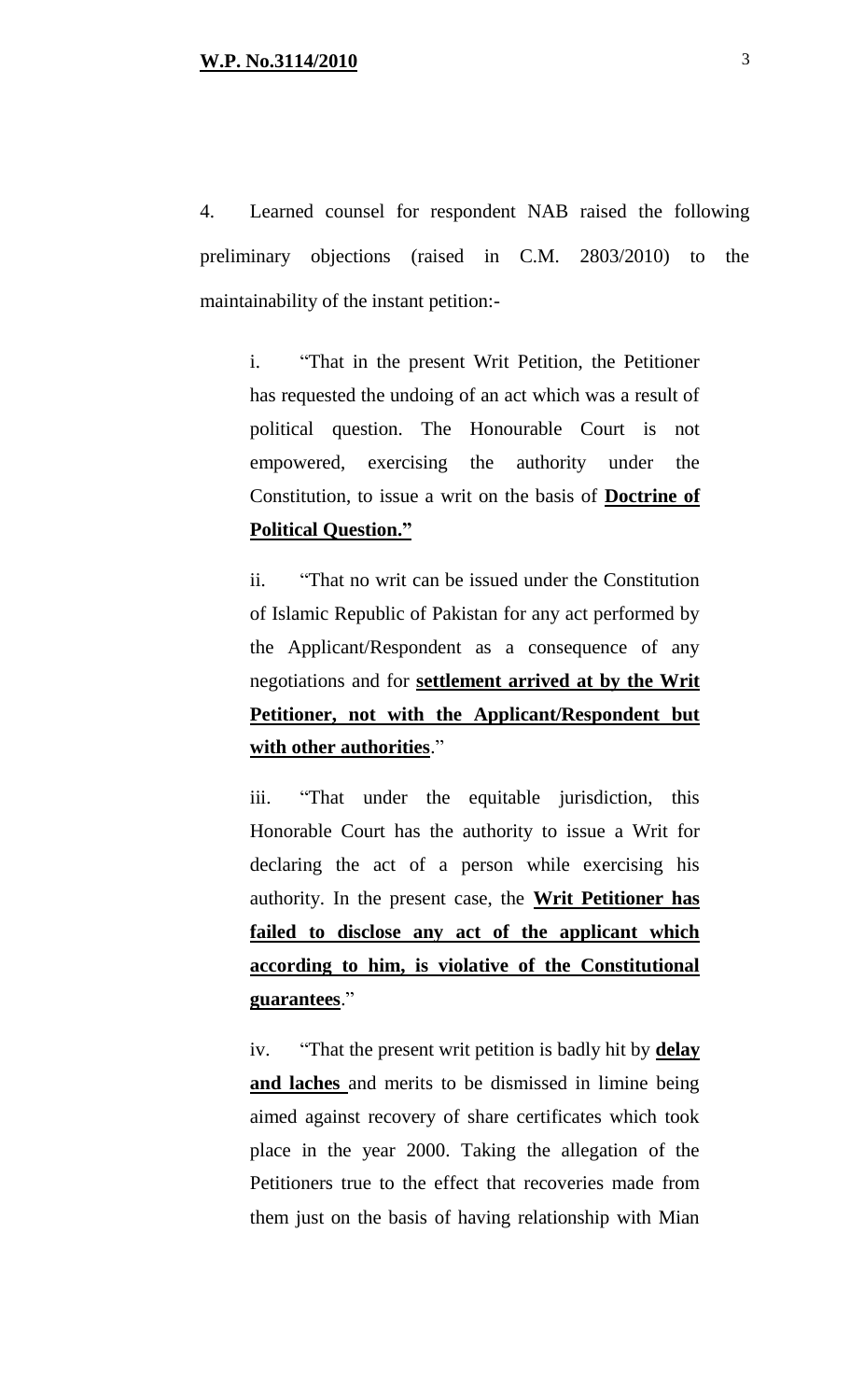Nawaz Sharif were illegal, then the present Writ Petition for redressal of their so called alleged grievance has been filed with delay of nine years without providing any sufficient cause or explanation as to what refrained them seeking any relief earlier, delay defeats equity, the Writ Petition should be dismissed on this ground alone." *(emphasis supplied)* 

5. He then referred to a maze of miscellaneous applications namely: C.M. No.2801/2010 for production of additional documents, C.M. No.2802/2010 for impleading Mian Muhammad Nawaz Sharif as party to the proceedings and C.M. No.2868/2010 for impleading Government of Pakistan as party to the proceedings and contended that they ought to be decided first.

6. Arguments heard, record perused.

7. After hearing the counsel for the petitioners, the court posed a simple question to the counsel for the respondent to explain under what authority of law the respondent was holding the properties of the petitioners. Learned counsel for the respondent, in reply, frankly submitted that the Properties are not retained in connection with any case pending or decided by the Authority including the above mentioned cases of Mr. Sharif. He further submitted that impugned action of takeover of the Properties was on the "verbal orders/instructions" of the Federal Government, purportedly issued in pursuance of "Settlement Agreement" entered into between Mr.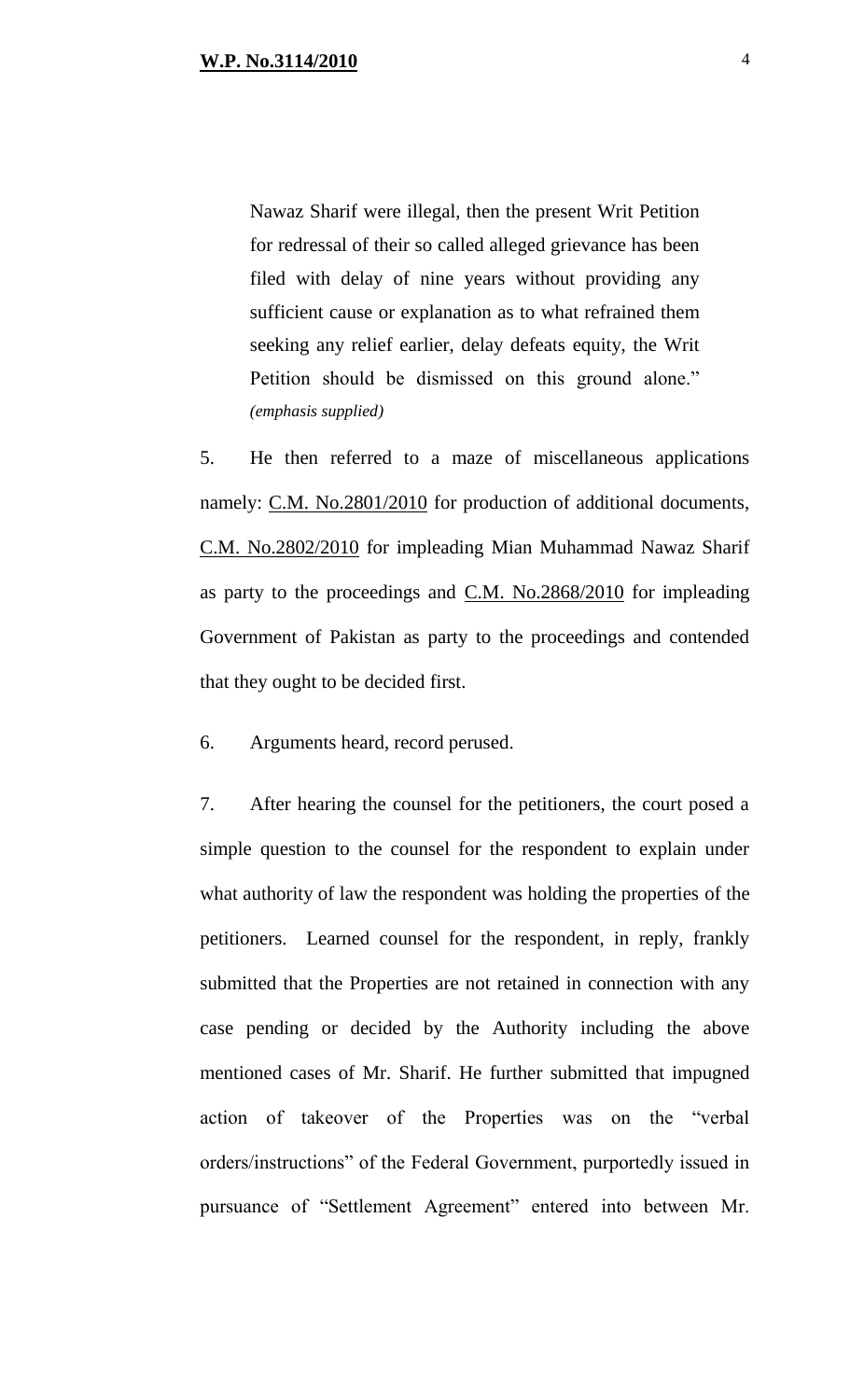Nawaz Sharif and the Federal Government. Learned counsel neither produced the copy of the said "Settlement Agreement" before the court nor was he aware of its contents. Learned counsel for the respondent had no answer, when asked, if respondent NAB was authorized to execute agreements on behalf of Federal Government on verbal orders, and that too, without first assuming jurisdiction under the NAB Ordinance, 1999.

8. Inspite of the inability of the Respondent Authority to explain the lawful authority under which the Properties were being held by the respondent Authority, learned counsel raised preliminary objections to the maintainability of the petitions and prayed that they be considered. We, therefore, take up the preliminary objections raised by the counsel.

### *Preliminary Objections.*

a. *The instant petition is not maintainable as it is hit by the Doctrine of Political Question?* 

9. It is argued, by the learned counsel for the respondent, that the subject matter of the petition involves a "political question," therefore, this Court is not empowered to issue any writ in this matter. In other words, it has been contended, that the subject matter of the instant petition is non-justiciable. It is, therefore, necessary to understand the scope of Political Question Doctrine.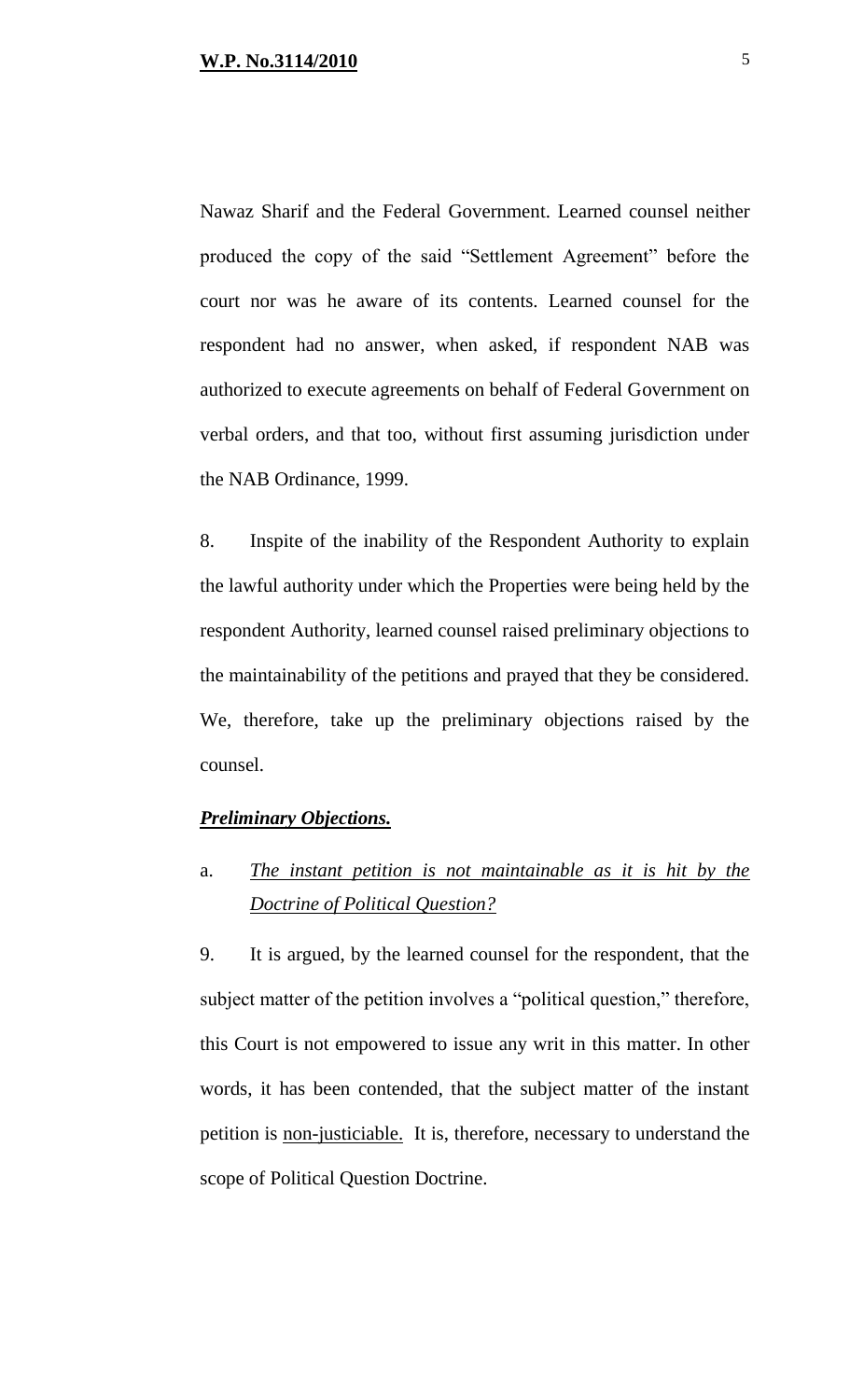10. "The political question doctrine…holds that certain matters are really political in nature and best resolved by the body politic rather than by courts exercising judicial review…It should more properly be called the doctrine of non-justiciability, that is, holding that the subject matter is inappropriate for judicial consideration…Unlike other restrictions on judicial review- doctrines such as …standing, ripeness and prematurity, abstractness, mootness, and abstention- all of which may be cured by different factual circumstances… nonjusticiability is absolute in its foreclosure of judicial scrutiny."<sup>1</sup> "While jurisdiction characterizes the authority of the court to hear a case, justiciability characterizes the structure and form of a legal dispute and denotes its suitability for adjudication.<sup>2</sup><sup>22</sup>

11. Justice Brennan of the United States Supreme Court explaining the doctrine in the celebrated case of *Baker v. Carr<sup>3</sup>* held that: "….what the courts mean by a political question is that there is a certain category of cases which they are precluded from hearing, because there is a clear textual commitment of the issue to another branch of government, and there is a lack of judicially manageable standard by which courts can resolve the dispute, or there are factors that make judicial determination of the matter politically inexpedient. At issue under the "political question doctrine" is the relationship

*<sup>1</sup> Ronald D Rotunda & John E. Novwak-* Treatise on Constitutional Law –

Substance and Procedure -  $2<sup>nd</sup>$  edition. p. 275, vol-1

<sup>&</sup>lt;sup>2</sup> *Craig R Ducat and Harold W Chase-* Constitutional Interpretation. 5<sup>th</sup> ed- p.15

*<sup>3</sup> Justice Brennan* in Baker v. Carr - 369 US 186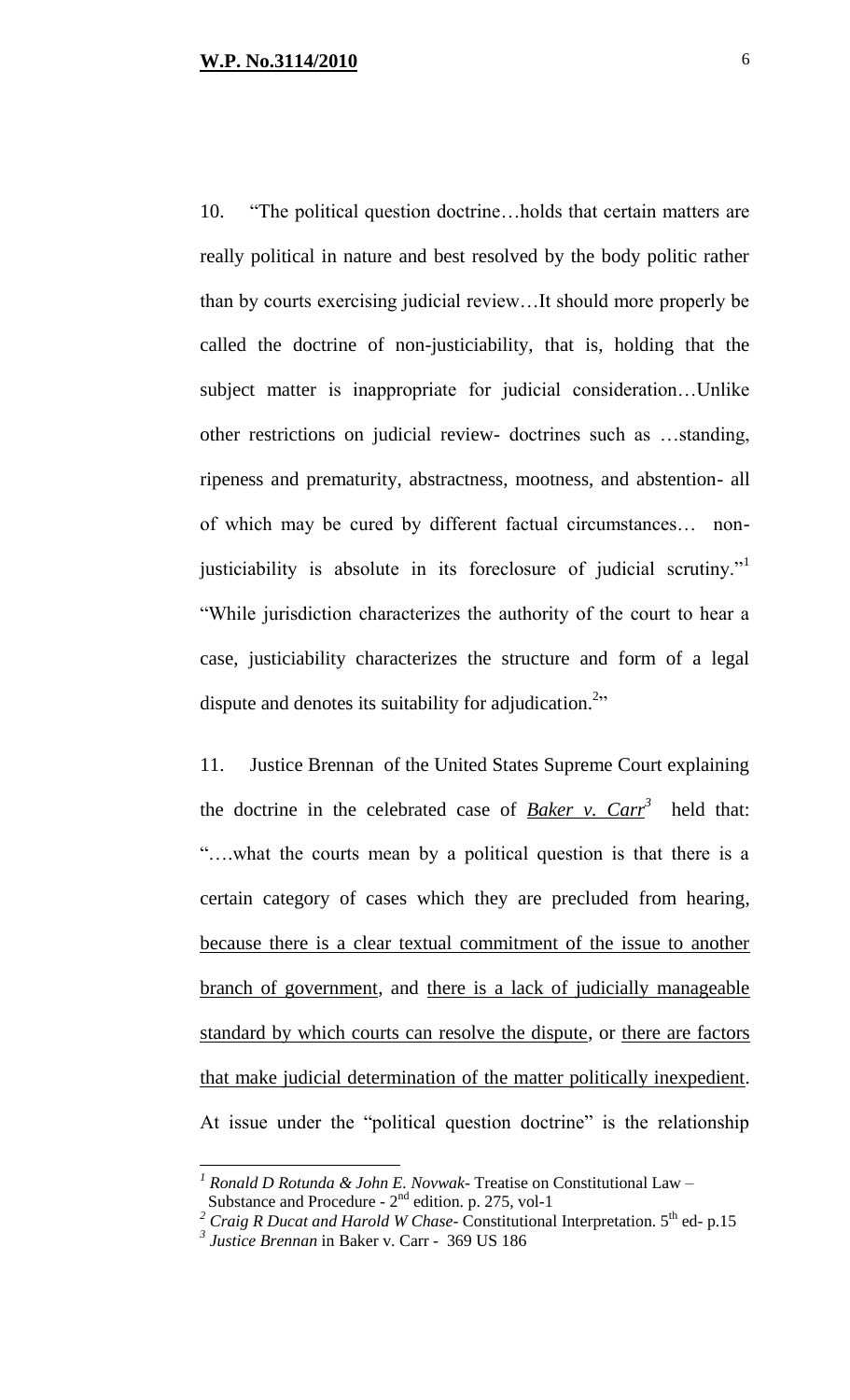between the judiciary and the co-ordinate branches of the government.<sup>4</sup>"

12. Justiciability can be normative or institutional says Justice Aahron Barak<sup>5</sup>. Normative justiciability aims to answer the question whether there are legal criteria for determining a given dispute, while institutional justiciability is concerned with the question whether the dispute should be adjudicated in a court at all.

13. Our courts have also considered this doctrine. In *Khawaja Muhammed Sharif case*<sup>6</sup> this Court held that: "The rule that political questions, as far as possible, should not be decided by Courts, has primarily sprung up from decisions of Courts taken in respect of cases under Article 234 of the Constitution, which is equivalent to Article 356 of the Indian Constitution, where the action of the President is subject to the ratification of Parliament, and where it is generally felt proper to leave the decision of such questions for the decision of Parliament, or where election has been ordered, to the will of the people. Even otherwise, this rule is losing ground, due to the reason that constitutional mechanism in a democratic polity does not contemplate existence of any function which qua the citizens may be designated as political, so that orders made in exercise thereof cannot be tested for their validity before the Court…... Every constitutional

*<sup>4</sup> Fazal Karim-* Judicial review of Public Actions – p1061, vol-2

*<sup>5</sup> in The Judge in a Democracy (p 177-186 ),* Princeton University Press, 2006

*<sup>6</sup> Khawaja Muhammed Sharif v. Federation of Pakistan –* PLD 1988 Lah 725 at 774-775*.*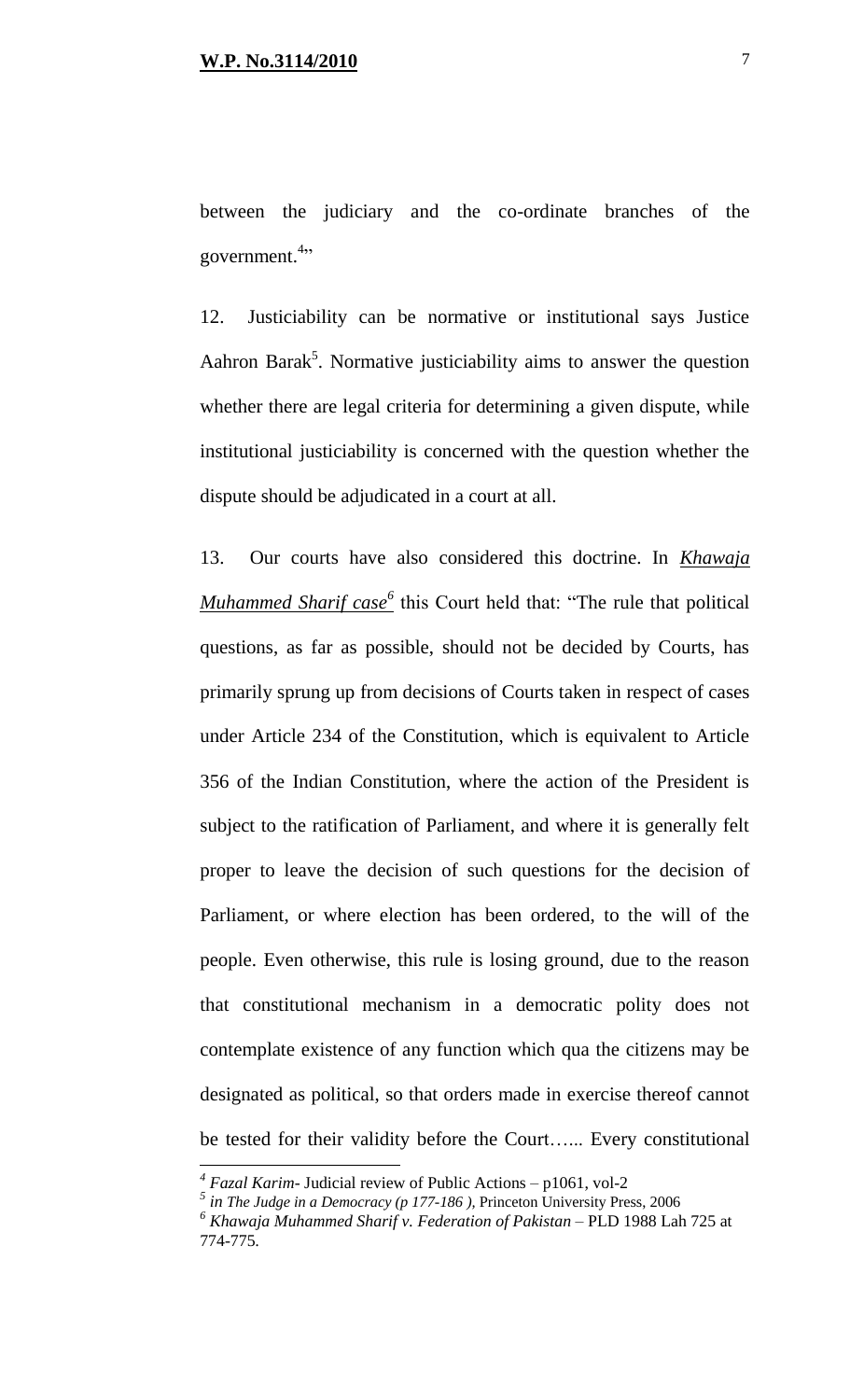question concerns the allocation and exercise of governmental powers and no constitutional question can, therefore, fail to be political. A Constitution is a matter of present politics, a structure of power."

14. Justice Saleem Akhtar J. speaking for the Supreme Court of Pakistan in *Achakzai case<sup>7</sup>* said: "…The fact that any question is a political question will not deter the court from determining it provided it involves the interpretation of the Constitution or the validity of such question is to be determined on the touchstone of the Constitution. The court would not adopt political question doctrine for refusing to determine difficult and knotty questions having political overtones. This would amount to abdication of judicial power." Therefore, "the circumstance that the impugned action has political overtones cannot prevent the court from interfering therewith, if it is shown that the action taken is in violative of the Constitution. The superior courts have an inherent duty, together with the appurtenant power in any case coming up before them to ascertain and enforce the provisions of the Constitution and as this duty is derivable from the express provisions of the Constitution itself the court will not be deterred from performing its constitutional duty, merely because the action impugned has political implications<sup>8</sup>."

*<sup>7</sup>* PLD 1997 SC 426 at 519-520

*<sup>8</sup> Federation of Pakistan v. Muhammad Saifullah Khan* PLD 1989 SC 166 at 190*, also see Fazal Karim-* Judicial Review of Public Actions. P.1062-3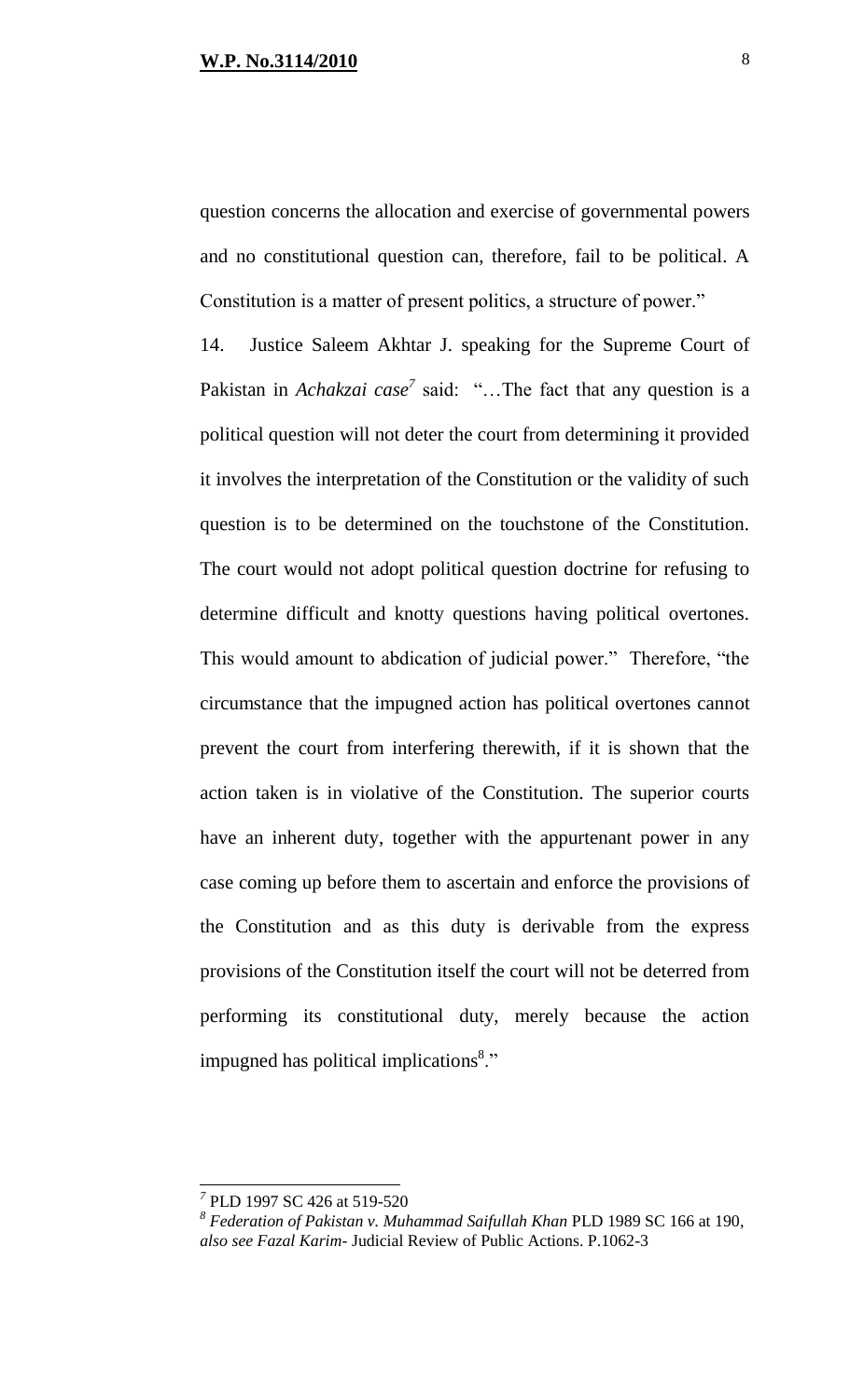15. The test of the Doctrine of Political Question rests on two questions: (i) whether there is legal standard or criteria to adjudge the issue and (ii) whether it is desirable to decide the dispute in court or should it rather be resolved by other organs of the state. Constitutional democracy is deeply anchored in the rule of law. As far as normative non-justiciability is concerned, there is no decision or action of the State that can transgress the framework of law. "In a democracy, law in not politics, and politics is subject to law.<sup>9</sup> $\cdot$  According to Dr Thomas Fuller: " Be you never so high, the Law is above you<sup>10</sup>." As no decision or action of the State can be outside the four corners of law it will always remain susceptible to judicial scrutiny and audit. Tom Paine made this point in 1776 when he said: "that in America THE LAW IS KING. For as in absolute governments the King is law, so in free countries the law ought to be King and there ought to be no other.<sup>11</sup>" Hence with due process and fundamental rights firmly embedded in our Constitution, no State action or decision can escape judicial review by the constitutional courts including the most political of decisions.

16. As far as institutional non-justiciability is concerned, the question of desirability of taking up the matter might arise, not because the court cannot adjudicate the matter but because it might be

*<sup>9</sup> Barak* – The Judge in A Democracy- p. 186.

 $10^{10}$  Tom Bingham- The Rule of Law - p. 4

<sup>11</sup> *Thomas Paine*- Common Sense (1176- Oxford University Press) p.34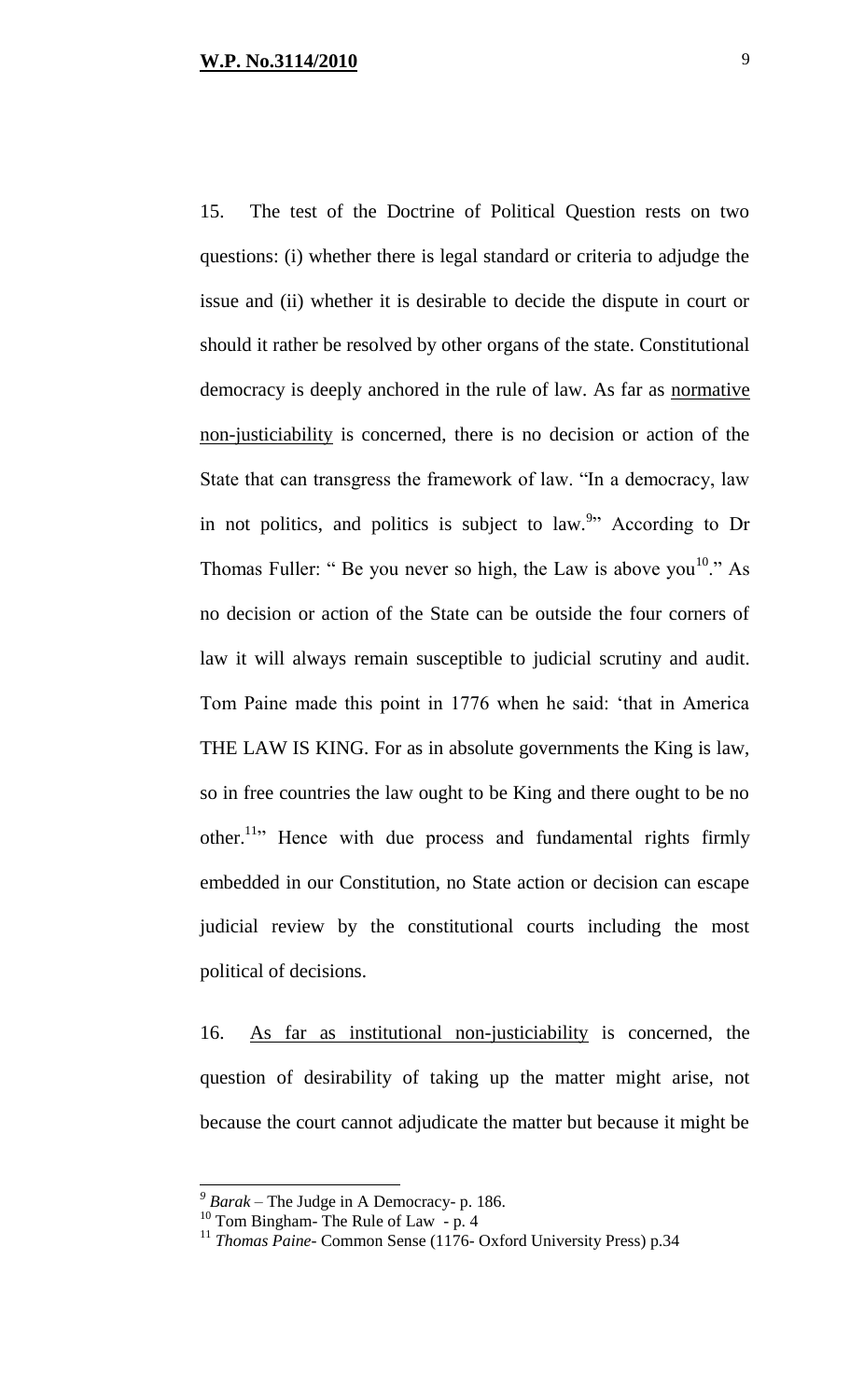suitable that the matter is first reviewed and resolved by another branch of the government. Courts have the power to look into any matter without prejudice to its political content, especially if there is violation of law and fundamental rights of the citizen are under threat. Therefore, except a few matters like foreign policy, declaration of war or signing a peace pact, etc. which have been traditionally left to the government purely because it is desirable that these matters be handled and resolved outside court. We, however, hurriedly qualify that this is not an absolute ouster by any count.

17. Keeping aside matters of international relations or other matters of State which do not directly affect an individual or a citizen, the Doctrine has no feet in matters where enforcement of fundamental rights of a citizen are involved. No matter how deeply political the issue, the doctrine cannot thwart or restrict the exercise of judicial power in such matters. Any restraint on the part of constitutional court, in case of a constitutional or legal breach would amount to a judicial "under-reach" and will seriously undermine the *raison d'etre* of a constitutional court.

18. In the present case, relatives (citizens of this country) of Mian Muhammad Nawaz Sharif (as citizens) have invoked the constitutional jurisdiction of this court praying that their properties have been unlawfully held by respondent without any lawful authority and in violation of articles 4, 23  $\&$  24 of the Constitution. The instant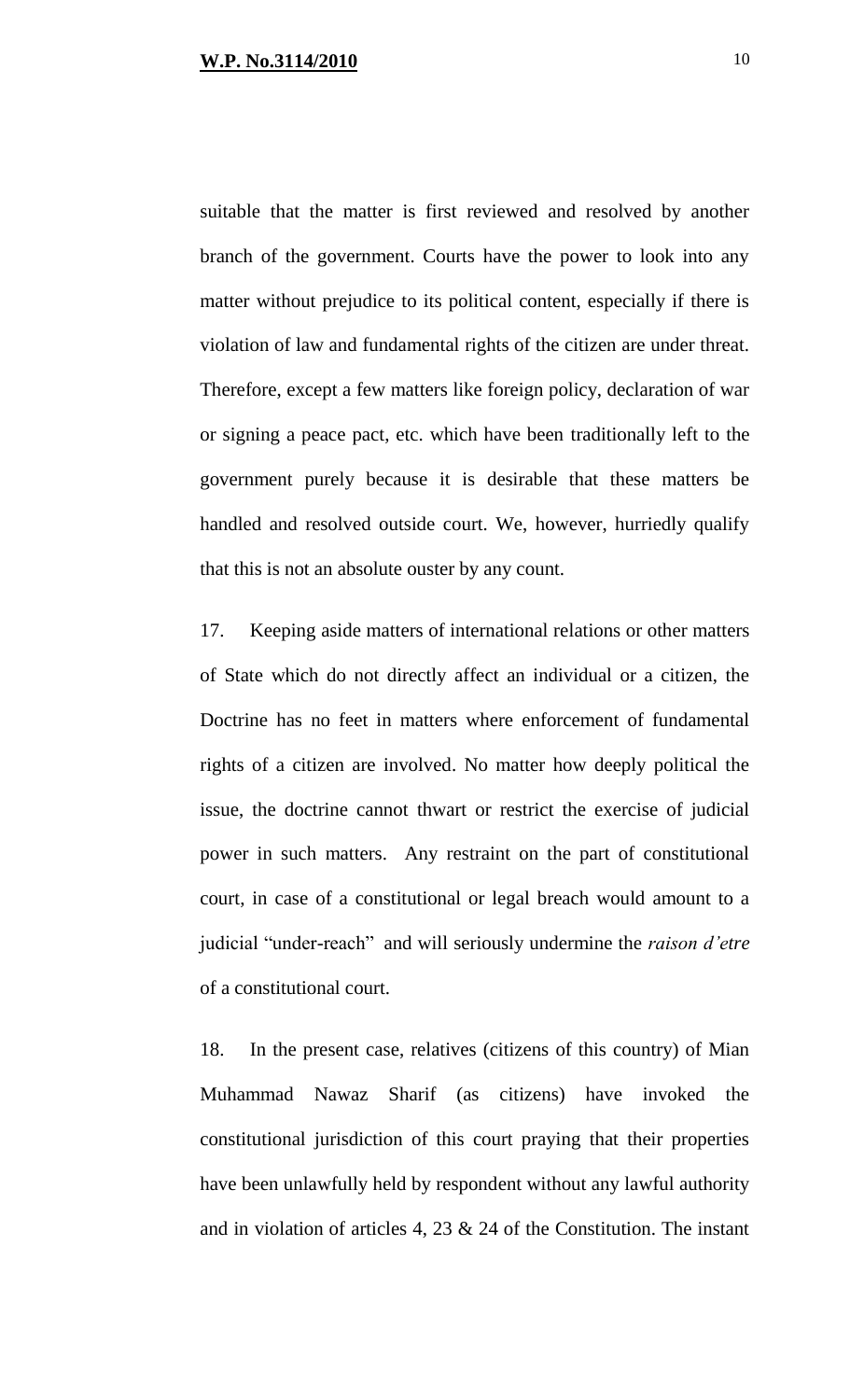case is a text book case of state excess and naked infraction of fundamental rights of the petitioners. It is not a matter of foreign policy or war between countries or any other state policy which perhaps lacks "judicially manageable standard by which courts can resolve the dispute". Just the fact that the petitioners are related to Nawaz Sharif does not attract the doctrine of political question. The argument that there has been a "Settlement Agreement" between the petitioners and "other agencies" is evasive and almost fictional when considered in juxtaposition with the frank submissions of the learned counsel for the respondent, recorded above. The doctrine of political question is not even remotely attracted to the present case. This main preliminary objection of the respondent is, therefore, overruled.

#### b. *Settlement between the petitioners with "other agencies"*

19. The objection is that the petitioners have no Settlement with the respondent but with some "other authorities." In Court, learned counsel for the respondent submitted that the "Settlement Agreement" has taken place with the Federal Government, however, he failed to place before the Court, copy of the "Settlement Agreement", the details of its contents or more importantly the lawful justification of assuming jurisdiction in the matter when there is no case/reference filed against the petitioners with the respondent authority. This objection has no feet to stand on and is embedded in conjectures and surmises, hence overruled.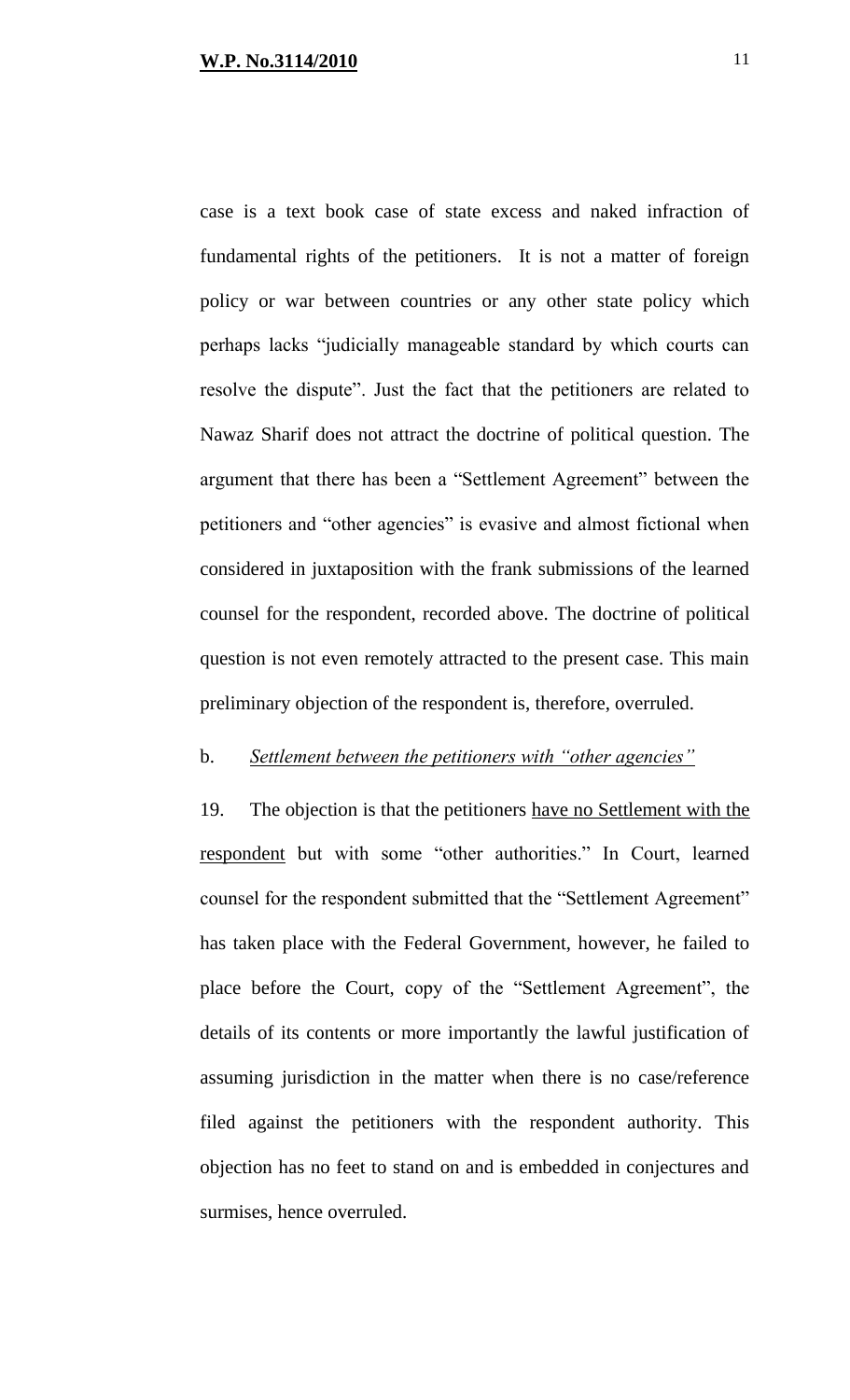### **W.P. No.3114/2010** 12

#### c. *No constitutional guarantee of the petitioners is violated.*

20. This objection on its face is trivial and preposterous. Lawful properties of the petitioners have been forcibly taken over by the respondent authority and since retained without lawful authority. There is a clear infringement of constitutional guarantees under Articles 4, 10A, 23 and 24 of the Constitution. This preliminary objection is overruled without further ado.

d. *Laches.*

21. It is argued that the petition has been filed after nine years of the taking over of the Properties. Forcibly depriving the petitioners of their lawful properties is unconstitutional and in the nature of a recurring wrong. Laches cannot stall enforcement of fundamental rights guaranteed under the Constitution. This objection is, therefore, overruled. Additionally, reliance is placed on *Pakistan Post Office v. Settlement Commissioner and others,* (1987 SCMR 1119) and *Province of Punjab through Secretary, Irrigation and Power Department, Lahore v. Deputy Settlement Commissioner, Lahore and others*, (1991 SCMR 1592).

#### *Miscellaneous Applications.*

22. We now take up the miscellaneous applications mentioned above. The applications for impleading Federal Government or Mian Nawaz Sharif carry little weight in the light of the conceding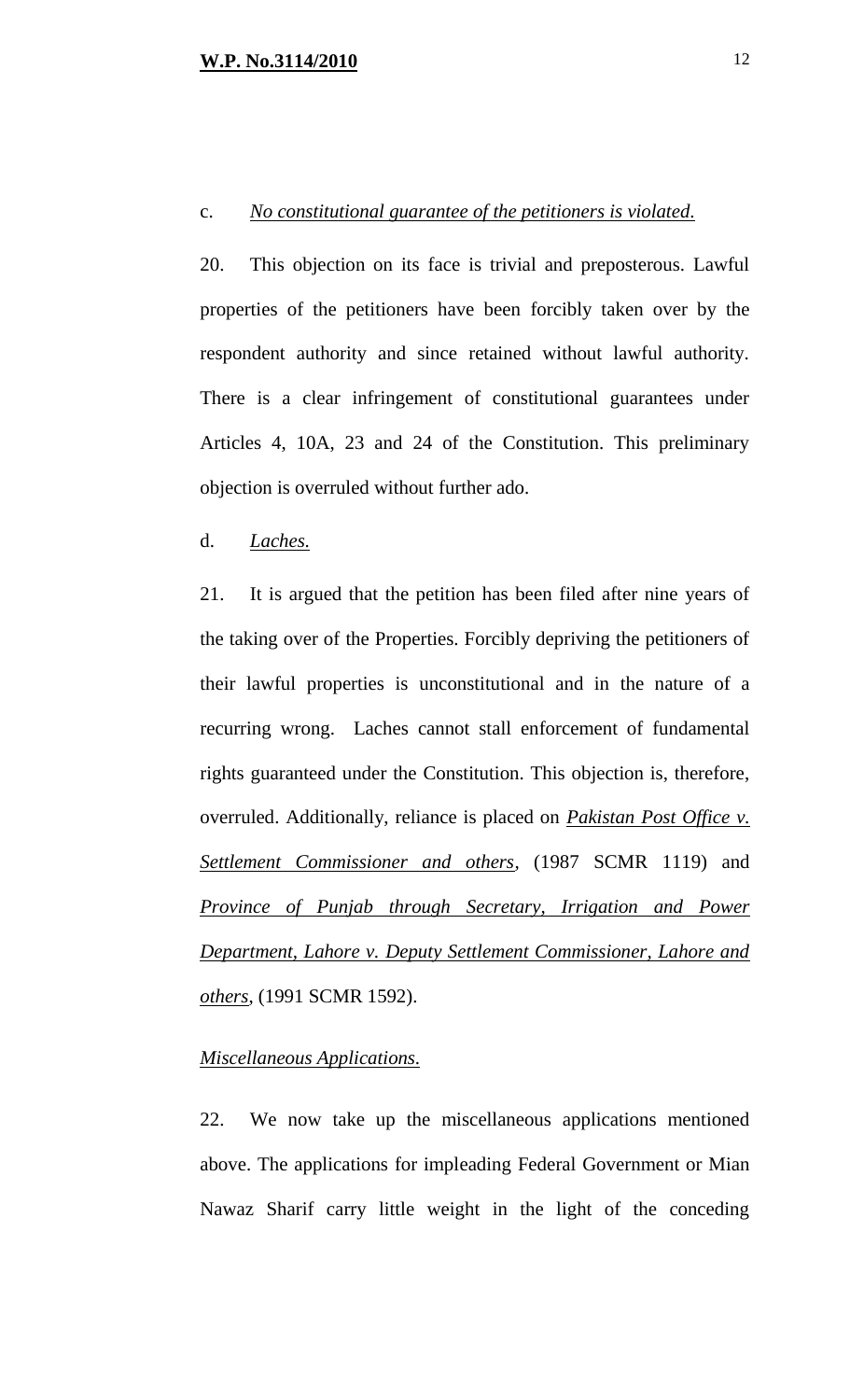statement made by the counsel for the respondent before the Court, discussed above. In the absence of any Settlement Agreement shown to the court involving the petitioners, the Federal Government or Mian Nawaz Sharif are not necessary parties.

23. The other application deals with placing additional documents on record. We have gone through the list of documents. Respondent has prayed through the said application to direct the petitioners to place on record the "Settlement Agreement" or any other document which could form tangible basis for the impugned action of the respondent authority. This prayer besides being unique, reinforces that the respondent are not in possession of the "Settlement Agreement" and therefore, have no lawful justification to hold the Properties. All these applications for the above reasons are dismissed.

### *Main Case.*

24. There is nothing on the record and no plausible justification has been given by the counsel for the respondent to show how the Properties of the petitioners are being withheld by the respondent. Learned Counsel for the respondent has frankly submitted that the Properties have not been subject matter of any case or reference before the respondent authority and have not been taken over or held in pursuance of the same including the cases of Mian Nawaz Sharif mentioned above. He went on to submit that the Properties have been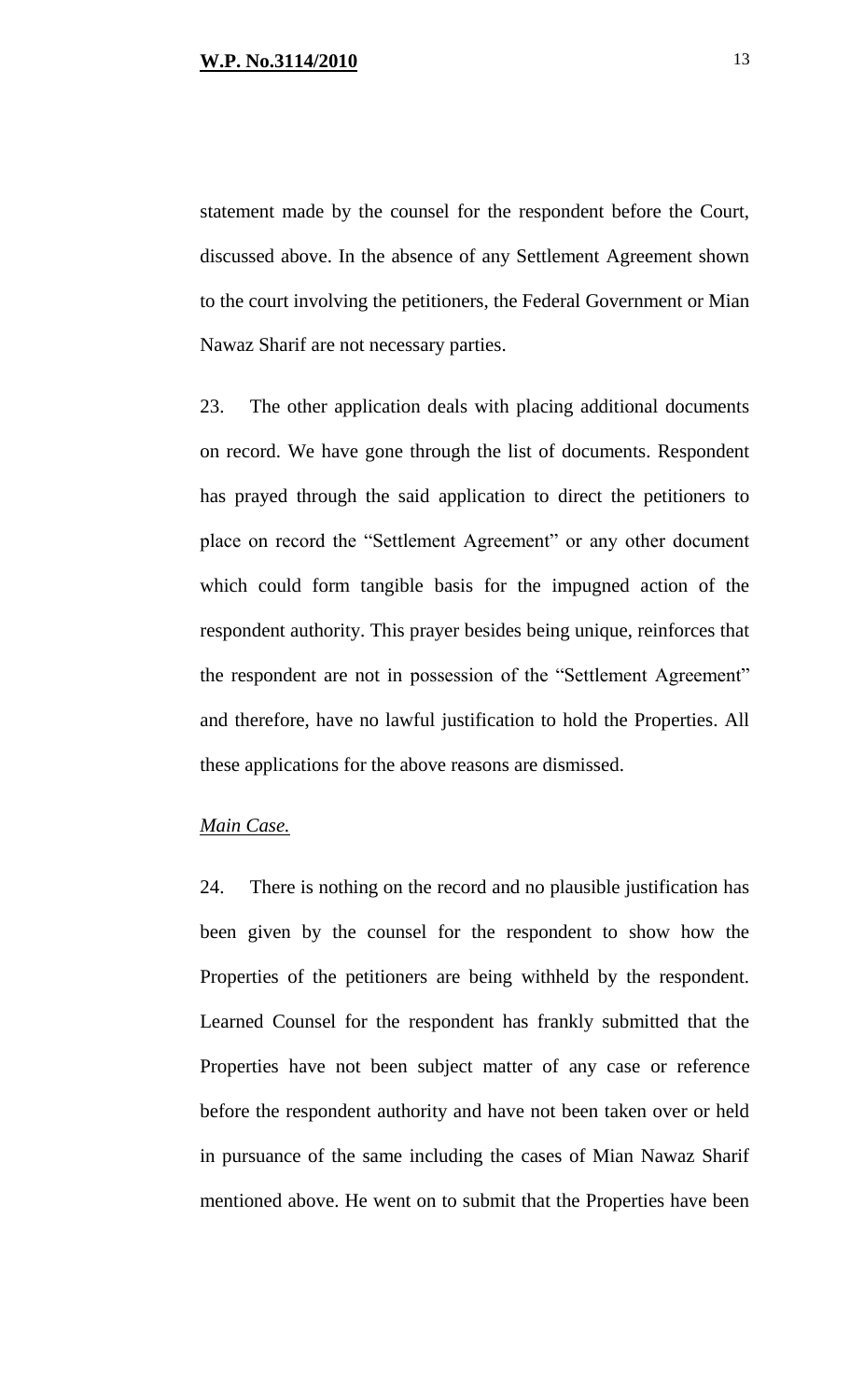taken over in pursuance of a "Settlement Agreement" entered into between Mian Muhammad Nawaz Sharif and the Federal Government but failed to furnish a copy of the same. Lastly, the counsel added that respondent authority acted on "verbal orders/instructions from the Federal Government."

25. The act of taking over and thereafter the retention of Properties of the petitioners by the respondent is a stark transgression of the constitutional protections and guarantees provided under articles 4, 10A, 23 and 24 of the Constitution. The impugned action is without the backing of law and therefore the due process provided under article 4 and 10A stands offended. Further, articles 23 and 24 of the Constitution mandate that every citizen shall have the right to hold his property and no person shall be compulsorily deprived of his property except in accordance with law. These constitutional guarantees of the petitioners have also been trampled upon by no less but the leading accountability authority in the country without demur.

26. Learned counsel for the respondent submitted that the impugned action was taken on the basis of a "verbal order" received from the Federal Government. Pakistan is not a kingdom which runs on the diktat of the king. It is a modern constitutional democracy, which rests on supremacy of the rule of law. There is no king and the highest office in the country is subject to law and has to function in accordance with law. Every public officer or public functionary has to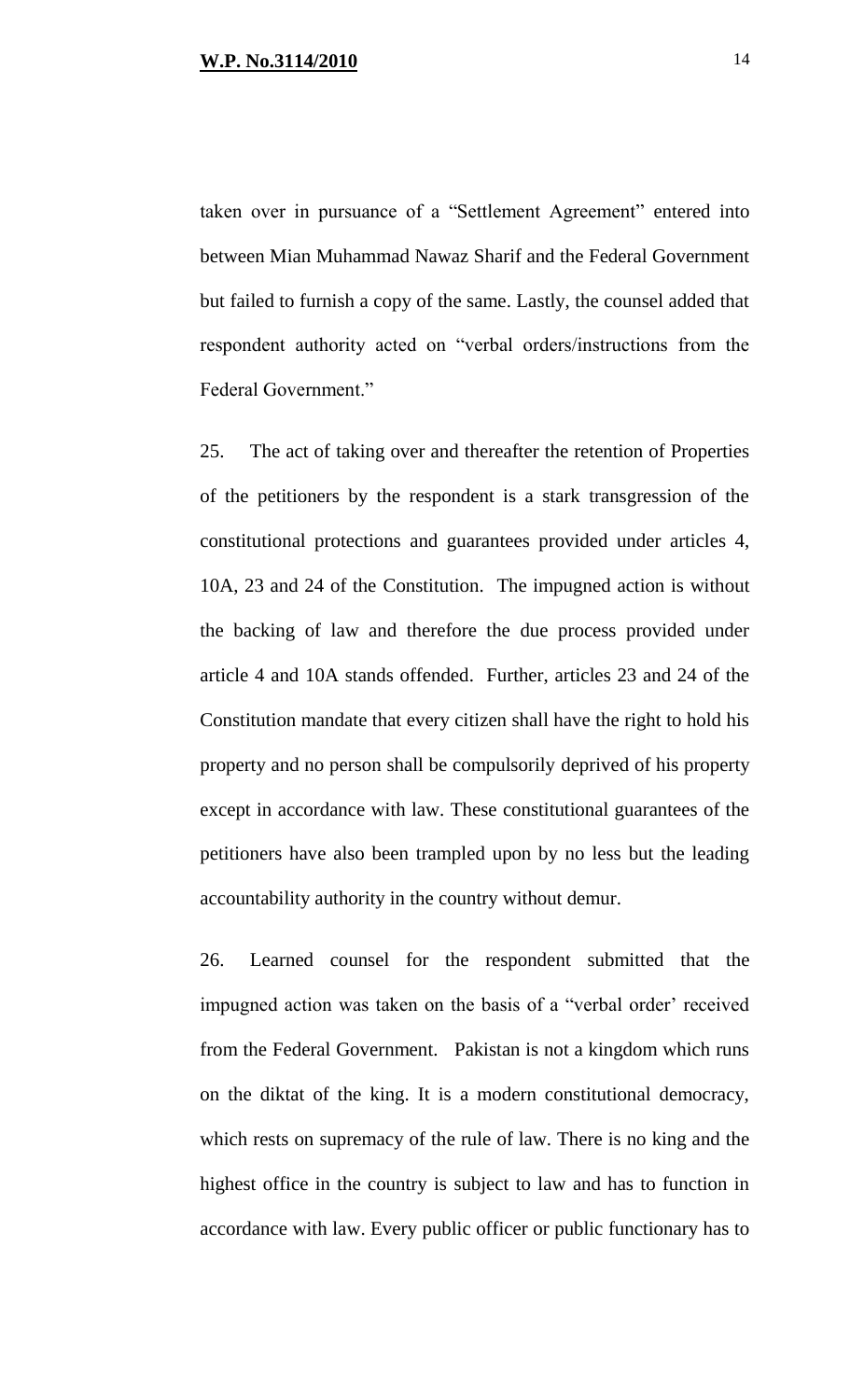discharge his duties as a trustee on behalf of the people of Pakistan, with the highest level of dedication, commitment, integrity, transparency and fairness at his command. Like any trustee, a public functionary, must hold the interest of the public supreme. Public functionaries run the wheels of government through their decisions and orders, which therefore form the sinews of modern constitutional government. These decisions and orders of the public functionaries must at all times be just, fair, equitable, transparent, speaking, wellreasoned and within the four corners of law. Any transgression or infraction of law by the public functionary is open to judicial review by the courts, who sit as "auditors of legality"<sup>12</sup> over these decisions. Section 24 of the General Clause Act, 1897 provides that power to make any order or give any direction conferred on any authority, office or person, must be exercised reasonably, fairly, justly and for the advancement of the enactment. Inbuilt, in this, is the self-evident and unquestionable requirement that the decision or order must be in WRITING. Written order identifies its author and its recipient, written form is the only medium that brings to fore the reason behind the order and it is the order in writing that undergoes accountability of judicial review. Therefore, for an order to be in writing is integral to good governance and the rule of law. Verbal Order of a public functionary has no legal existence and does not constitute an order. Running of the government on verbal orders amounts to

*<sup>12</sup> Tom Bingham -* The Rule of Law.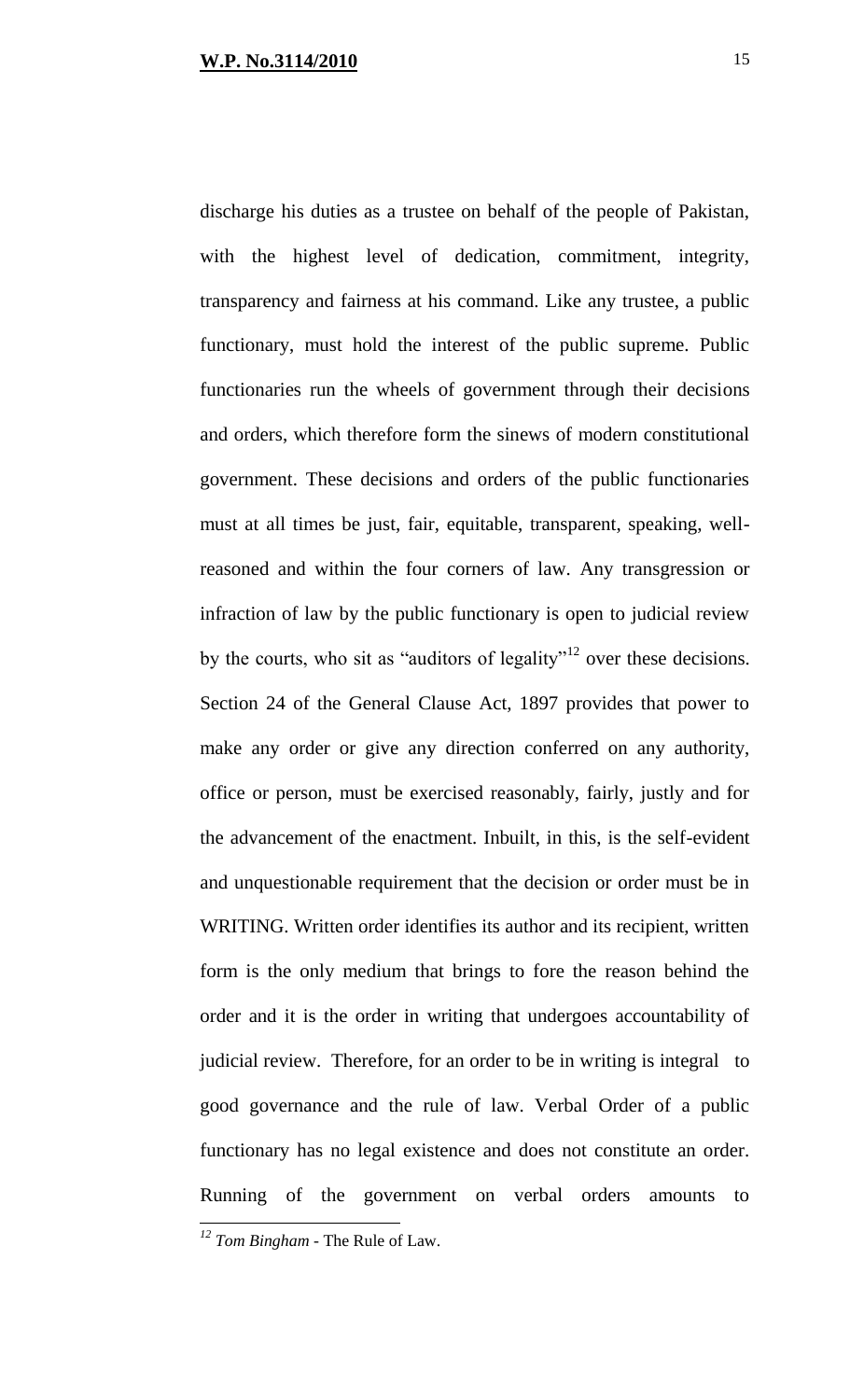domesticating the government into a personal fiefdom and trivializing the affairs of the State into a household affair, which cannot be permitted. Hence, governance through verbal orders is bound to be chaotic, corrupt, disorderly and unaccountable. In short, a system based on verbal orders in the public sector can take the country through "a short route to chaos." Verbal orders in the affairs of government or the public sector have no sanctity of law.

27. Rule of law is an integral part of a healthy democracy. It is essential for the public functionaries to understand the importance and meaning of a democratic welfare state. "What is democracy? …It rests on two bases. The first is the sovereignty of the people. This sovereignty is exercised in free elections, held on regular basis, in which the people choose their representatives, who in turn represent their views. This aspect of democracy is manifested in majority rule and in the centrality of the legislative body through which the people"s representatives act. This is the formal aspect of democracy. It is of central importance, since without it the regime is not democratic…The second aspect of democracy is reflected in the rule of values (other than the value of majority rule) that characterize democracy. The most important of these values are separation of powers, the rule of law, judicial independence, human rights, and basic principles that reflect yet other values (such as morality and justice), social objectives (such as the public peace and security), and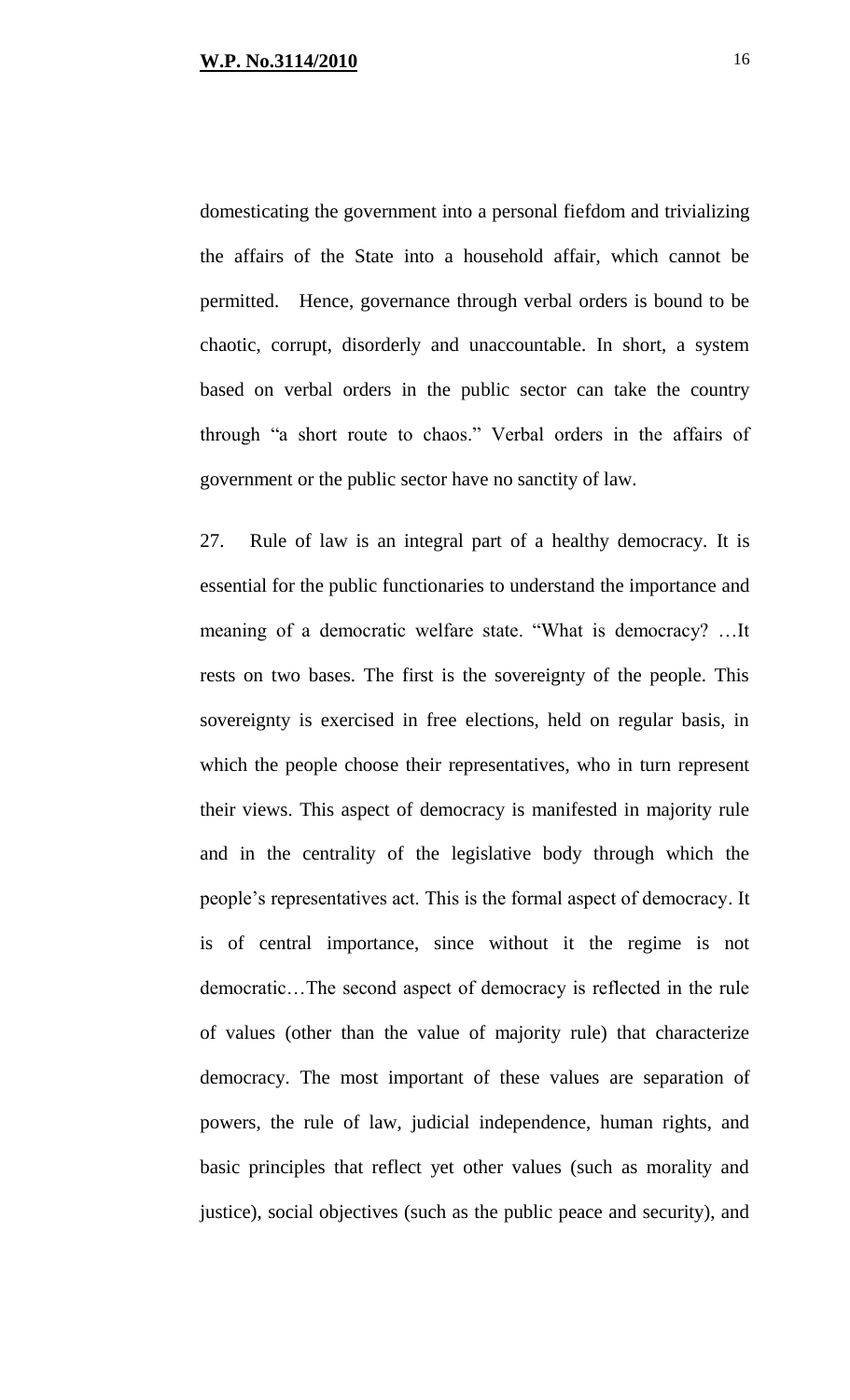appropriate ways of behaviour (reasonableness, good faith). This aspect of democracy is the rule of democratic values. This is a substantive aspect of democracy. It too is of central importance. Without it, the regime is not democratic."<sup>13</sup>

28. According to Justice Aharon Barak there are three aspect of the rule of law. The first is the formal aspect i.e., making the law rule. The second aspect is a jurisprudential one, concerning the minimal conditions for the existence of law in society. The third aspect is substantive and concerns the rule of law that properly balances between the individual and the society. "When we say that a fundamental principle of democracy is the rule of law, we refer to all three aspects. "The rule of law means, at a minimum, rule by law. In my opinion, it means guaranteeing fundamental values of morality, justice, and human rights, with a proper balance between these and the other needs of society… the rule of law is not merely public order, the rule of law is social justice based on public order. …This is the rule of law that strikes a balance between society"s need for political independence, social equality, economic development, and internal order, on the one hand, and the needs of the individual, his personal liberty, and his human dignity on the other. The judge must protect this rich concept of rule of  $law.'$ <sup>14</sup>

<sup>&</sup>lt;sup>13</sup> Aharon Barak - The Judge in a Democracy by (Page 23-24), Princeton University Press, 2006

*<sup>14</sup>Aharon Barak –* The Judge in a Democracy- Princeton.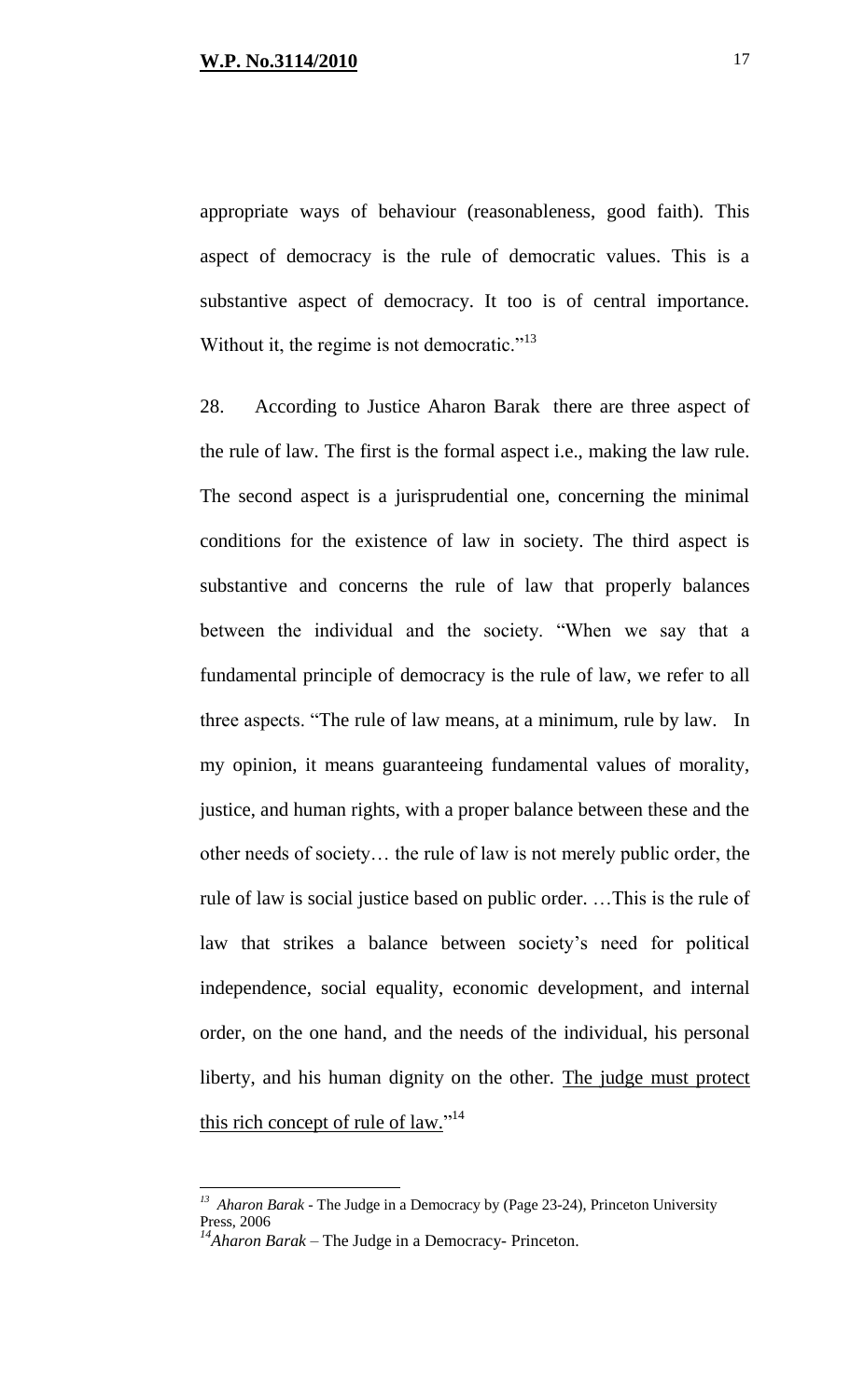29. According to the statement of the counsel for the respondent, NAB has succumbed to verbal instructions of the political government in power at that time. Public functionaries being trustees of public property should stand as pillars against abuse of law and process. To all the said officers, the words of founder of the nation, Quaid-e-Azam Muhammad Ali Jinnah, might be a timely reminder:

"The first thing that I want to tell you is this, that you should not be influenced by any political pressure, by any political party or individual politician. If you want to raise the prestige and greatness of Pakistan, you must not fall a victim to any pressure, but do your duty as servants to the people and the State, fearlessly and honestly. Service is the backbone of the State. Governments are formed, Governments are defeated, Prime Ministers come and go. Ministers come and go, but you stay on, and, therefore, there is a very great responsibility placed on your shoulders. You should have no hand in supporting this political party or that political party, this political leader or that political leader – this is not your business. $15"$ 

30. For the above reasons the impugned action of taking over and holding the properties of the petitioners is hereby declared unconstitutional, *ultra vires* NAB Ordinance, 1999 and without lawful authority. As a consequence NAB is directed to release the Properties of the petitioners forthwith. Considering the major part of the Properties (Part-I of Schedule B) are already deposited with the

<sup>15</sup> *Jinnah Speeches and Statements 1947 – 1948* – Talk to Civil Officers at Government House, Peshawar- OXFORD.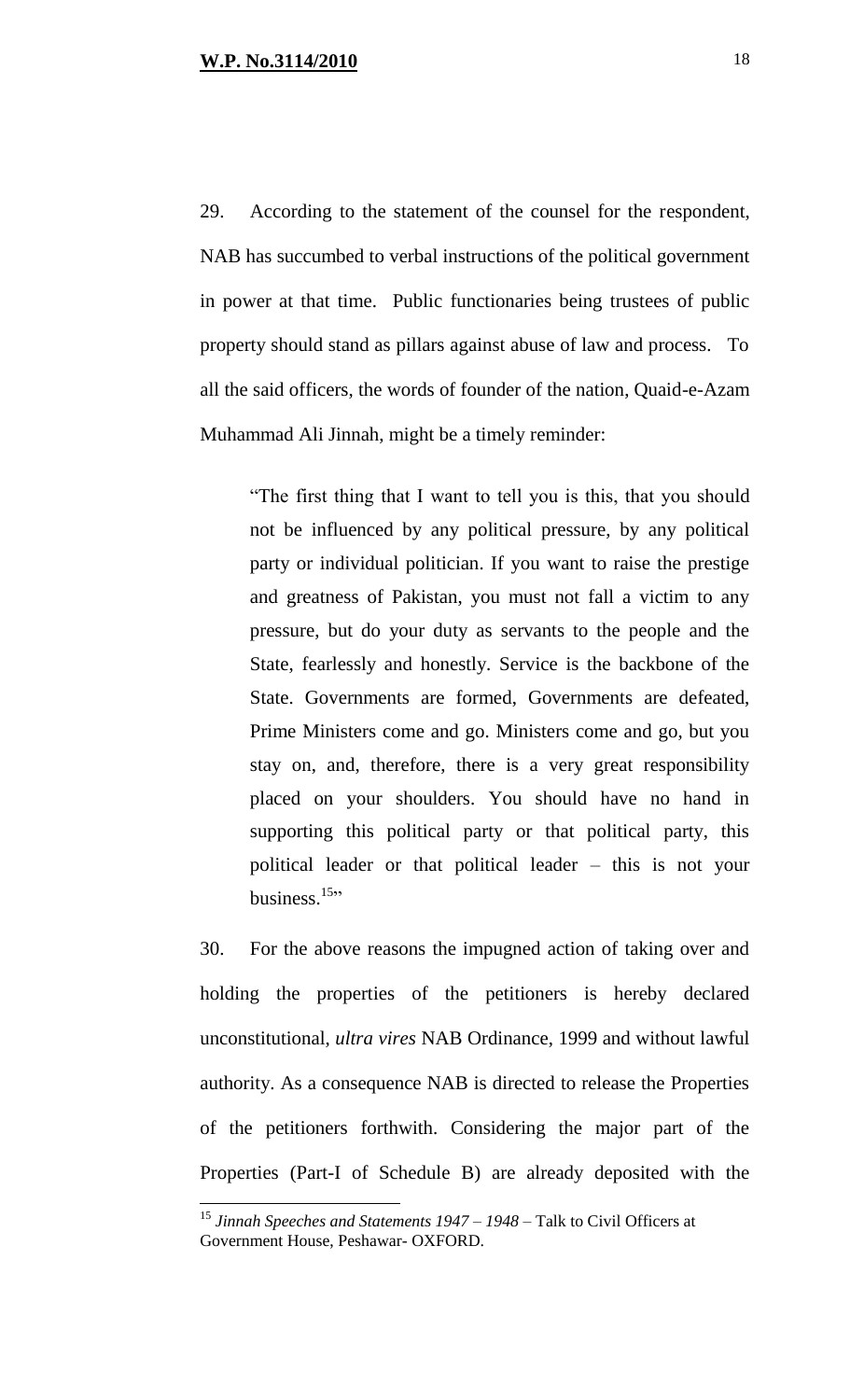Deputy Registrar of this Court vide interim order dated 09.09.2010 of this court, the Deputy Registrar is directed to forthwith release the said Properties to the petitioners through Tariq Dastgir Khan son of Ghulam Dastgir Khan, resident of 52-A/M, Gulberg-III, Lahore (name proposed by the learned counsel for the petitioners). Two other properties in the shape of cash in the sum of Rs.115 million are under lien and lying with the National Bank of Pakistan, Prime Minister's Secretariat Branch, Islamabad, as per Part-II of Schedule-B. The said branch of the Bank is directed to release the said amounts (cash) to the petitioners through the above named attorney on receipt of this order forthwith.

31. A state authority that has been set up only to carry out accountability in the country has unashamedly flouted the rule of law, democratic traditions, settled principles of due process and constitutionally guaranteed fundamental rights of the petitioners without a minuscule of reason or justification. We, therefore, direct the respondent to pay compensatory costs in the sum of  $\overline{Rs}$  1,50,000. per petition which will be deposited in the Prime Minister"s Flood Relief Fund within a month of the receipt of this judgment and proof of deposit shall be filed with the Registrar of this court within three months from the date of this order. Office is directed to fix this case before the Court in case costs are not deposited in the above terms. Reliance is placed on *Kawas B. Aga and another v. City District*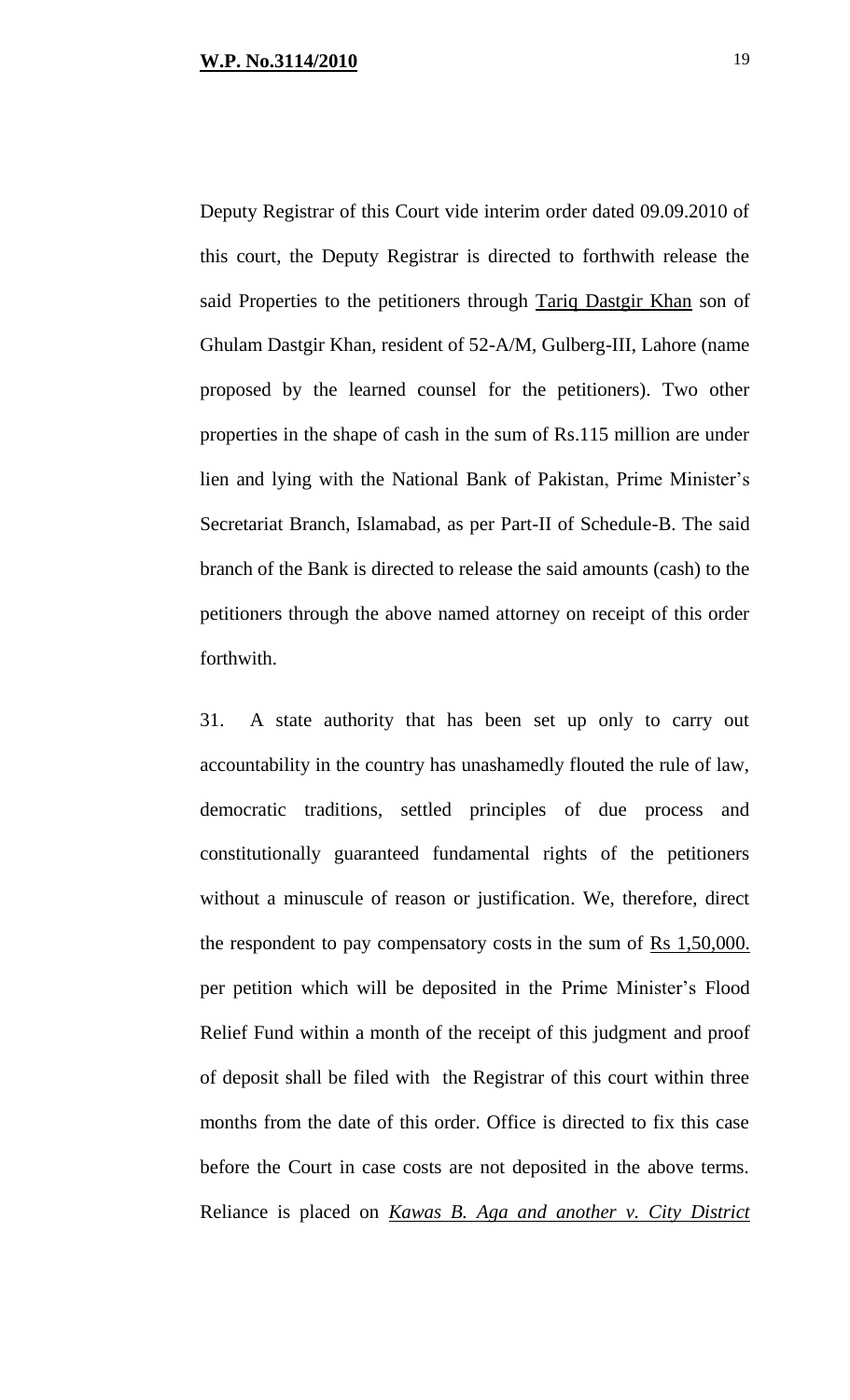## **W.P. No.3114/2010** 20

*Government, Karachi (CDGK) through Nazim-e-Ala and others*, (PLD 2010 Karachi 182), *The Postmaster-General, Northern Punjab and (AJ&K), Rawalpindi v. Muhammad Bashir and 2 others*, (1998 SCMR 2386), *Province of Sindh through Secretary, Home Department and others v. Roshan Din and others*, (PLD 2008 S.C. 132), *Inayatullah v. Sh. Muhammad Yousaf and 19 others*, (1997 SCMR 1020), *Mst. Afsana v. District Police Officer, (Operation),* 

*Khairpur and 5 others*, (2007 YLR 1618) and *M.D. Tahir, Advocate v. Federal Government and others*, (PLD 1999 Lahore 409).

32. For the above reasons, these petitions are allowed in the above terms.

 **(Muhammad Khalid Mehmood Khan) (Syed Mansoor Ali Shah)** Judge Judge

*Iqbal/M.Tahir\**

### APPROVED FOR REPORTING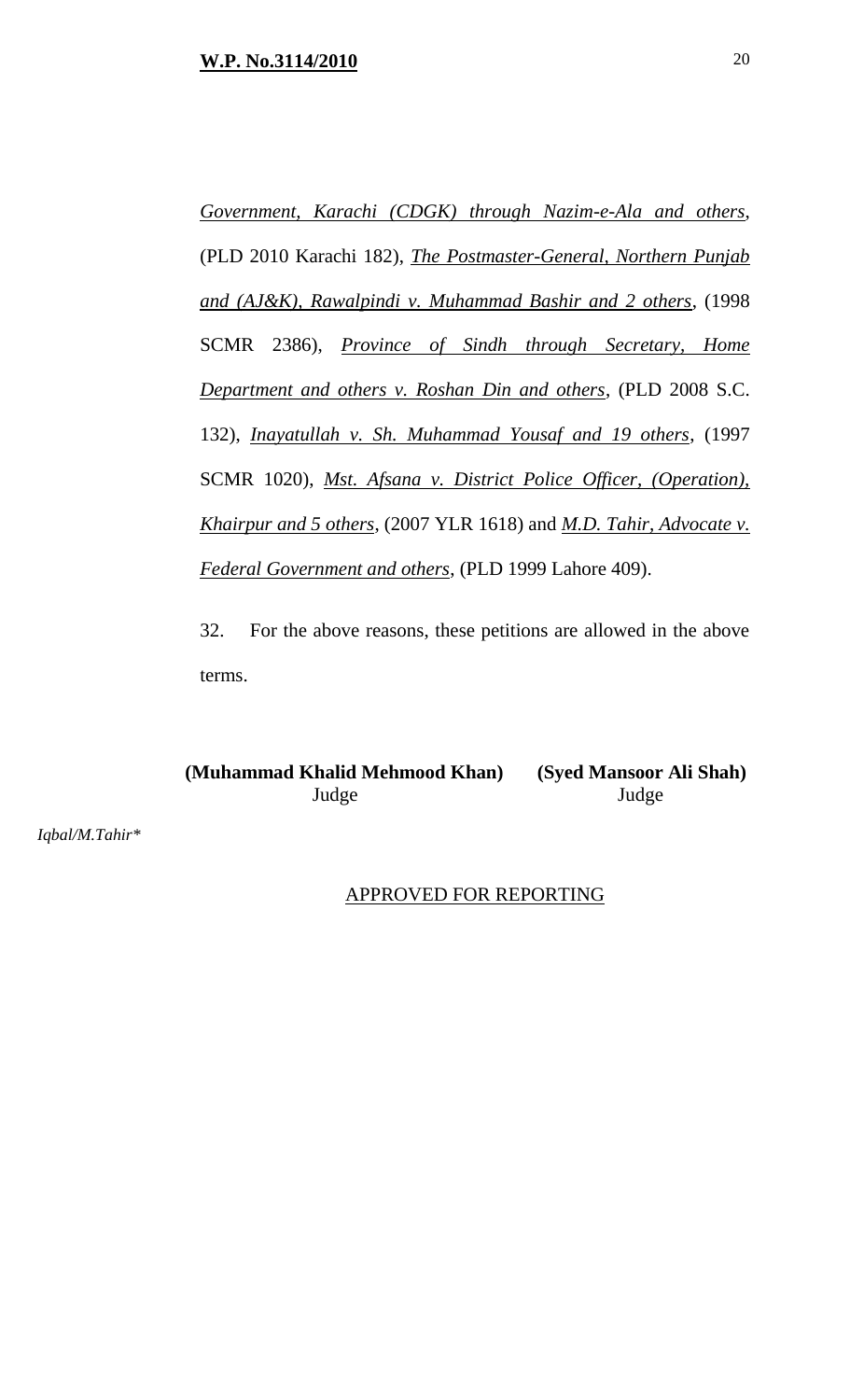| Sr.<br>No.       | Case No.          | Title                                                          |  |
|------------------|-------------------|----------------------------------------------------------------|--|
| 1.               | W.P. No.3115/2010 | M/s Hudabiya Engineering Company (Pvt.) Limited<br>v. The NAB. |  |
| 2.               | W.P. No.3116/2010 | Mrs. Sabiha Abbas. V. The NAB.                                 |  |
| 3.               | W.P. No.3117/2010 | M/s Hamza Spinning Mills Limited etc. v. The<br>NAB.           |  |
| $\overline{4}$ . | W.P. No.3118/2010 | Muhammad Shahbaz Sharif v. The NAB.                            |  |
| 5.               | W.P. No.3119/2010 | M/s Ramzan Sugar Mills Ltd. v. The NAB.                        |  |
| 6.               | W.P. No.3120/2010 | M/s Chaudhry Sugar Mills Limited v. The NAB.                   |  |

**(Muhammad Khalid Mehmood Khan)** 

nalid Mehmood Khan) (Syed Mansoor Ali Shah)<br>Judge Judge Judge

*Iqbal/M.Tahir\**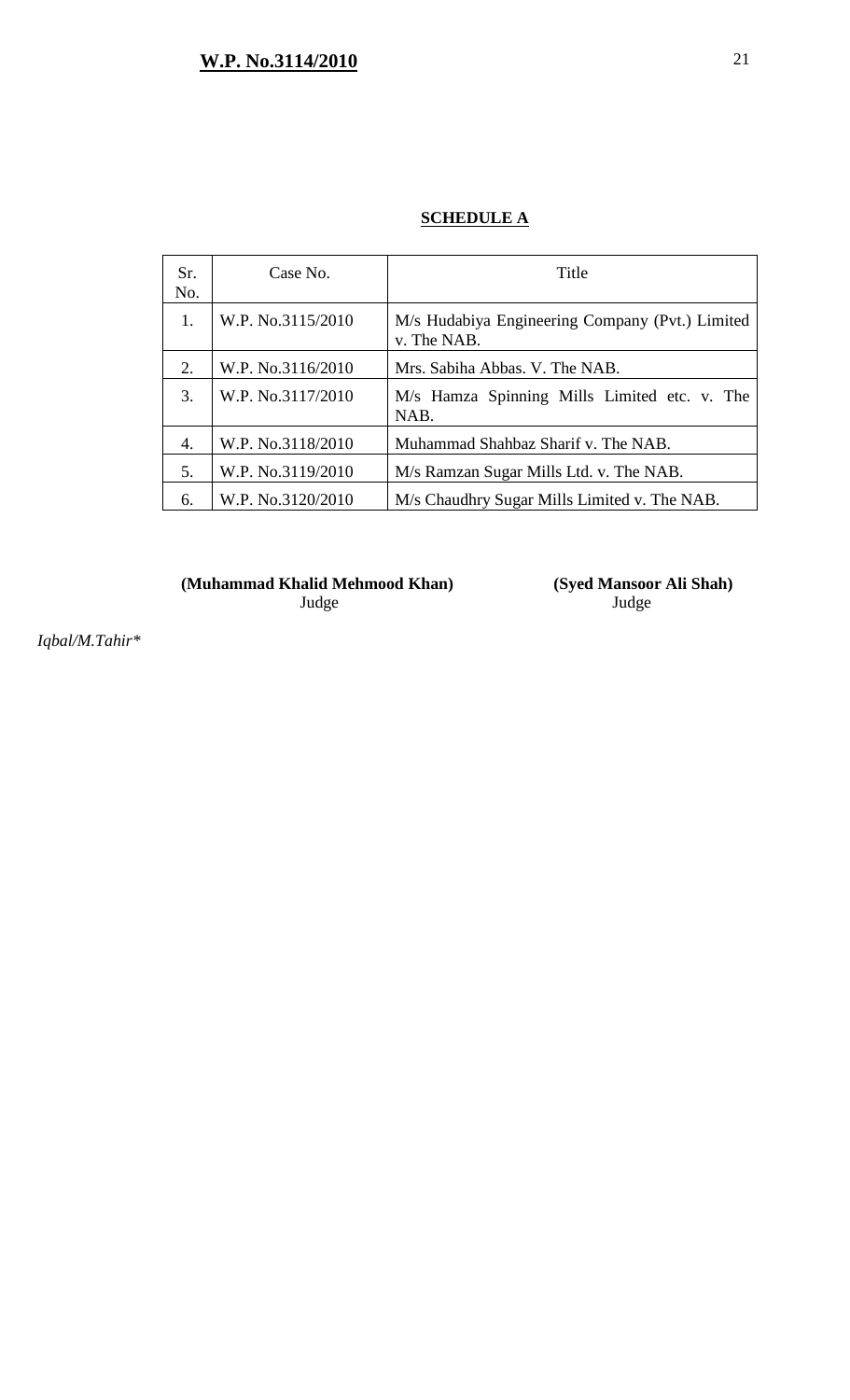### **SCHEDULE B ("PROPERTIES")**

### **NON CASH.**

#### **Part- 1 (shares and immoveable property)\_**

#### **W.P. No.3114/2010.**

| Sr.No. | Names of Shareholder of Hudabiya Paper Mills | No. of shares |
|--------|----------------------------------------------|---------------|
| 1.     | Mian Muhammad Sharif (late)                  | 1,373,700     |
| 2.     | Mrs. Shamim Akhtar                           | 1,262,500     |
| 3.     | Mr. Hussain Nawaz Sharif                     | 897,600       |
| 4.     | Mrs. Maryam Safdar                           | 424,200       |
| 5.     | Mrs. Asma Ali Dar                            | 375,000       |
| 6.     | Mr. Muhammad Shehbaz Sharif                  | 10,000        |
| 7.     | Mr. Hamza Shehbaz Sharif                     | 303,000       |
| 8.     | Mrs. Rabia Imran                             | 303,000       |
| 9.     | Mr. Muhammad Abbas Sharif                    | 353,500       |
| 10.    | Mrs. Sabiha Abbas                            | 353,500       |
| 11.    | Mr. Yousuf Abbas                             | 353,500       |
| 12.    | M. Aziz Abbas                                | 353,500       |
| 13.    | Miss Sara Abbas                              | 353,500       |
| 14.    | Miss Salma Abbas                             | 353,500       |

#### **W.P. No.3115/2010.**

| Sr.No. | Names of Shareholder of Hudabiya Engg. Co. | No. of shares |
|--------|--------------------------------------------|---------------|
| 1.     | Mian Muhammad Sharif (late)                | 48,850        |
| 2.     | Mrs. Shamim Akhtar                         | 33,740        |
| 3.     | Mr. Hussain Nawaz Sharif                   | 24,540        |
| 4.     | Mrs. Maryam Safdar                         | 12,270        |
| 5.     | Mrs. Asma Ali Dar                          | 8,000         |
| 6.     | Mr. Hamza Shehbaz Sharif                   | 8,750         |
| 7.     | Mrs. Rabia Imran                           | 7,000         |
| 8.     | Mr. Muhammad Abbas Sharif                  | 10,050        |
| 9.     | Mrs. Sabiha Abbas                          | 10,220        |
| 10.    | Mr. Yousuf Abbas                           | 10,220        |
| 11.    | M. Aziz Abbas                              | 10,220        |
| 12.    | Miss Sara Abbas                            | 10,220        |
| 13.    | Miss Salma Abbas                           | 10,220        |
| 14.    | Mr. Mukhtar Hussain                        | 100           |
| 15.    | Mr. Abdul Hameed Butt                      | 100           |

#### **W.P. 3116/2010.**

Original sale deed dated 12.5.1984 registered at Serial No.175, Book No.1, Volume No.51 on 12.5.1984 by Sub-Registrar, Murree in favour of Sabiha Abbas in respect of property No.54, Hall Road, Murree.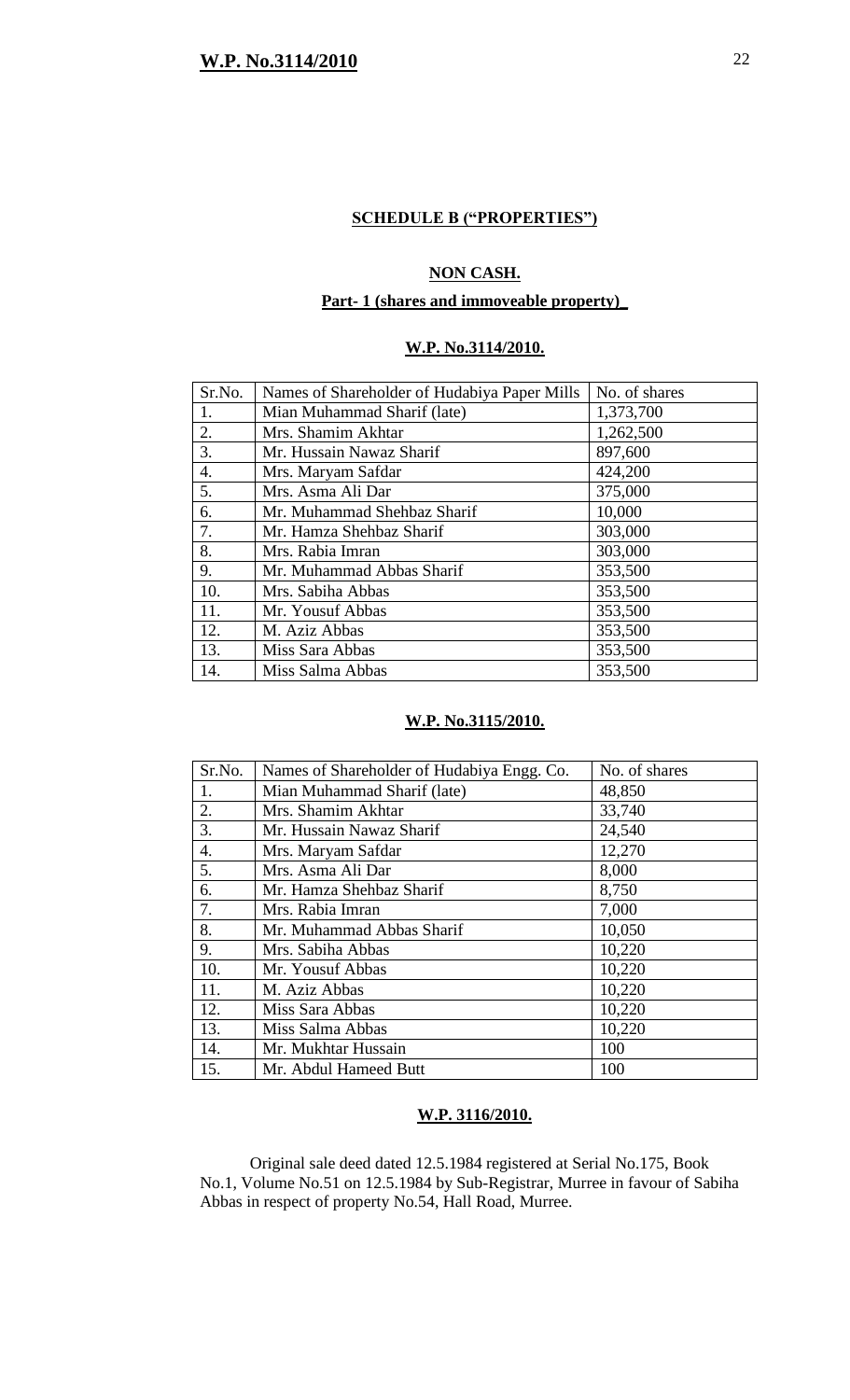### **W.P. No.3117/2010.**

| Sr.No. | Names of Shareholder of Hamza Spinning<br>Mills | No. of shares |
|--------|-------------------------------------------------|---------------|
| 1.     | Mian Muhammad Sharif (late)                     | 631,800       |
| 2.     | Mrs. Shamim Akhtar                              | 625,700       |
| 3.     | Mrs. Kalsoom Akhtar                             | 48,100        |
| 4.     | Mr. Hussain Nawaz Sharif                        | 163,100       |
| 5.     | Mr. Hasan Nawaz Sharif                          | 44100         |
| 6.     | Mrs. Maryam Safdar                              | 164,100       |
| 7.     | Mrs. Asma Ali Dar                               | 14,100        |
| 8.     | Mr. Muhammad Shehbaz Sharif                     | 17,300        |
| 9.     | Mrs. Nusrat Shehbaz                             | 16200         |
| 10.    | Mr. Hamza Shehbaz Sharif                        | 116,200       |
| 11.    | Mr. Suleman Shehbaz Sharif                      | 17,200        |
| 12.    | Mrs. Rabia Imran                                | 17,200        |
| 13.    | Mrs. Javeriya Ali Yousaf                        | 17,200        |
| 14.    | Mrs. Ayesha Haroon                              | 17,200        |
| 15.    | Mr. Muhammad Abbas Sharif                       | 136,000       |
| 16.    | Mrs. Sabiha Abbas                               | 135,700       |
| 17.    | Mr. Yousuf Abbas                                | 136,700       |
| 18.    | Mr. Aziz Abbas                                  | 136,700       |
| 19.    | Miss Sara Abbas                                 | 136,700       |
| 20.    | Miss Salma Abbas                                | 136,700       |
| 21.    | Kh. Manzoor Hasan                               | 1,000         |
| 22.    | Mrs. Sabiha Javed                               | 1,000         |
| 23.    | Mr. Muhammad Javed                              | 1,000         |
| 24.    | Mrs. Atiqa Begum                                | 1,000         |
| 25.    | Mr. Mehmood ul Hasan Butt                       | 1,000         |
| 26.    | Mrs. Zahida Manzoor                             | 1,000         |
| 27.    | Mrs. Kalsoom Akhtar                             | 1,000         |

### **W.P. No.3118/2010**.

Original sale agreement executed by the Murree improvement Trust in favour of the M. Shahbaz Sharif in respect of plot No.53-C, Damaged Area Scheme Murree measuring1 kanal 9 marlas and 197 sq.ft.